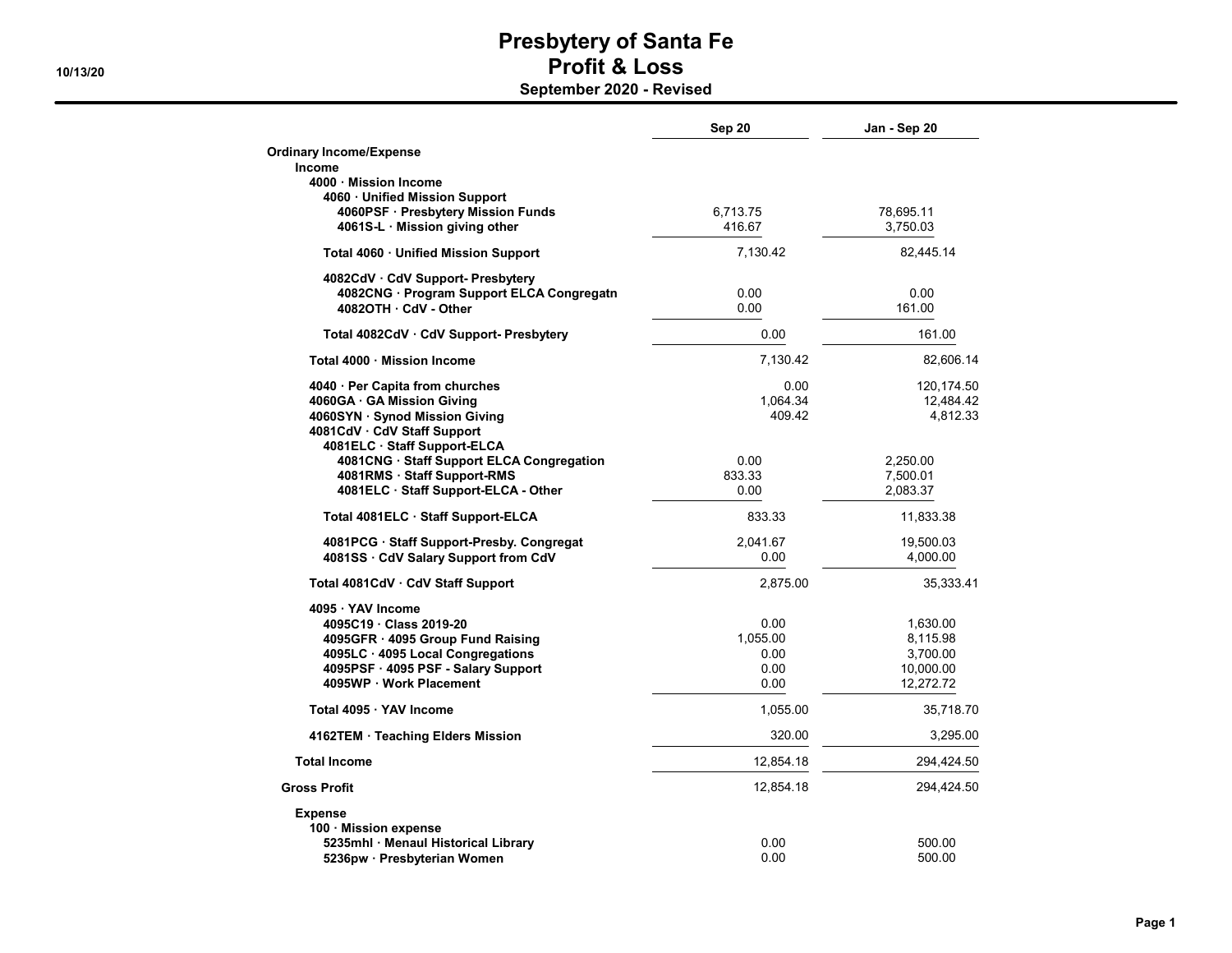|                                                                                                                                                                                                                            | <b>Sep 20</b>                                                 | Jan - Sep 20                                                                  |
|----------------------------------------------------------------------------------------------------------------------------------------------------------------------------------------------------------------------------|---------------------------------------------------------------|-------------------------------------------------------------------------------|
| 6053HYS · Jhn Hyson Property Expenses<br>6053inc · Jhn Hyson Prop Reimbursements<br>6053HYS · Jhn Hyson Property Expenses - Other                                                                                          | 0.00<br>474.12                                                | $-4,314.33$<br>4,788.65                                                       |
| Total 6053HYS · Jhn Hyson Property Expenses                                                                                                                                                                                | 474.12                                                        | 474.32                                                                        |
| 6570CdV · Camino de Vida Program Expense                                                                                                                                                                                   | 0.00                                                          | 3,375.00                                                                      |
| Total 100 · Mission expense                                                                                                                                                                                                | 474.12                                                        | 4,849.32                                                                      |
| 101 · Mission support - Churches<br>5235 YAV<br>5235cub · Cuba Presbyterian Church<br>5235dat · Datil Community Church<br>5235dix Dixon, Embudo<br>5235lag · Laguna United<br>5235pen · Penasco, Emmanuel                  | 0.00<br>0.00<br>0.00<br>0.00<br>0.00<br>0.00                  | 10,000.00<br>595.00<br>306.00<br>873.00<br>4,050.00<br>446.00                 |
| Total 101 · Mission support - Churches                                                                                                                                                                                     | 0.00                                                          | 16,270.00                                                                     |
| 102 GA Mission Support<br>103 · Synod Mission Support<br>104 · Camino de Vida Payroll                                                                                                                                      | 0.00<br>0.00                                                  | 10,057.09<br>5,488.23                                                         |
| 6065125 · Camino de Vida Salary<br>6065126 · Camino de Vida Housing<br>6065127 Camino de Vida SECA<br>6065145 · Camino de Vida 403B<br>6065150 Camino de Vida Board of Pension<br>6065160 Camino de Vida Dental Insurance  | 2,281.76<br>1,742.50<br>307.82<br>75.00<br>1,525.52<br>100.00 | 20,535.84<br>15,682.50<br>2,770.38<br>675.00<br>13,729.68<br>1,308.06         |
| Total 104 · Camino de Vida Payroll                                                                                                                                                                                         | 6,032.60                                                      | 54,701.46                                                                     |
| 105 CdV Yela Professional Exp<br>6577 · Camino de Vida Professional Exp                                                                                                                                                    | 0.00                                                          | 1,707.54                                                                      |
| Total 105 · CdV Yela Professional Exp                                                                                                                                                                                      | 0.00                                                          | 1,707.54                                                                      |
| 106 Youth<br>6053yth · Youth Program                                                                                                                                                                                       | 0.00                                                          | 369.31                                                                        |
| Total 106 · Youth                                                                                                                                                                                                          | 0.00                                                          | 369.31                                                                        |
| 107 Salaries<br>6055606 YAV Continuing Ed<br>6010110 · Cleaning Person Salary<br>6010136 · Financial Assistant                                                                                                             | 0.00<br>370.00<br>1,083.34                                    | 954.10<br>3,330.00                                                            |
| 6020137 · Social Media Coordinator<br>6036 · Employer Share Payroll Taxes<br>6055500 · Administrator Salary<br>6055507 Adminidtrstor 403 (b)<br>6055510 Administrator Medical<br>6055520 · AdministratTravel&Prof Expenses | 360.00<br>827.45<br>3,833.34<br>302.42<br>13.12<br>0.00       | 8,124.96<br>3,240.00<br>8,256.06<br>34,500.06<br>2,721.78<br>254.10<br>711.74 |
| 6055540 Administrative assistant<br>6055542 · Admin Assistant 403b                                                                                                                                                         | 707.00<br>100.00                                              | 9.768.50<br>900.00                                                            |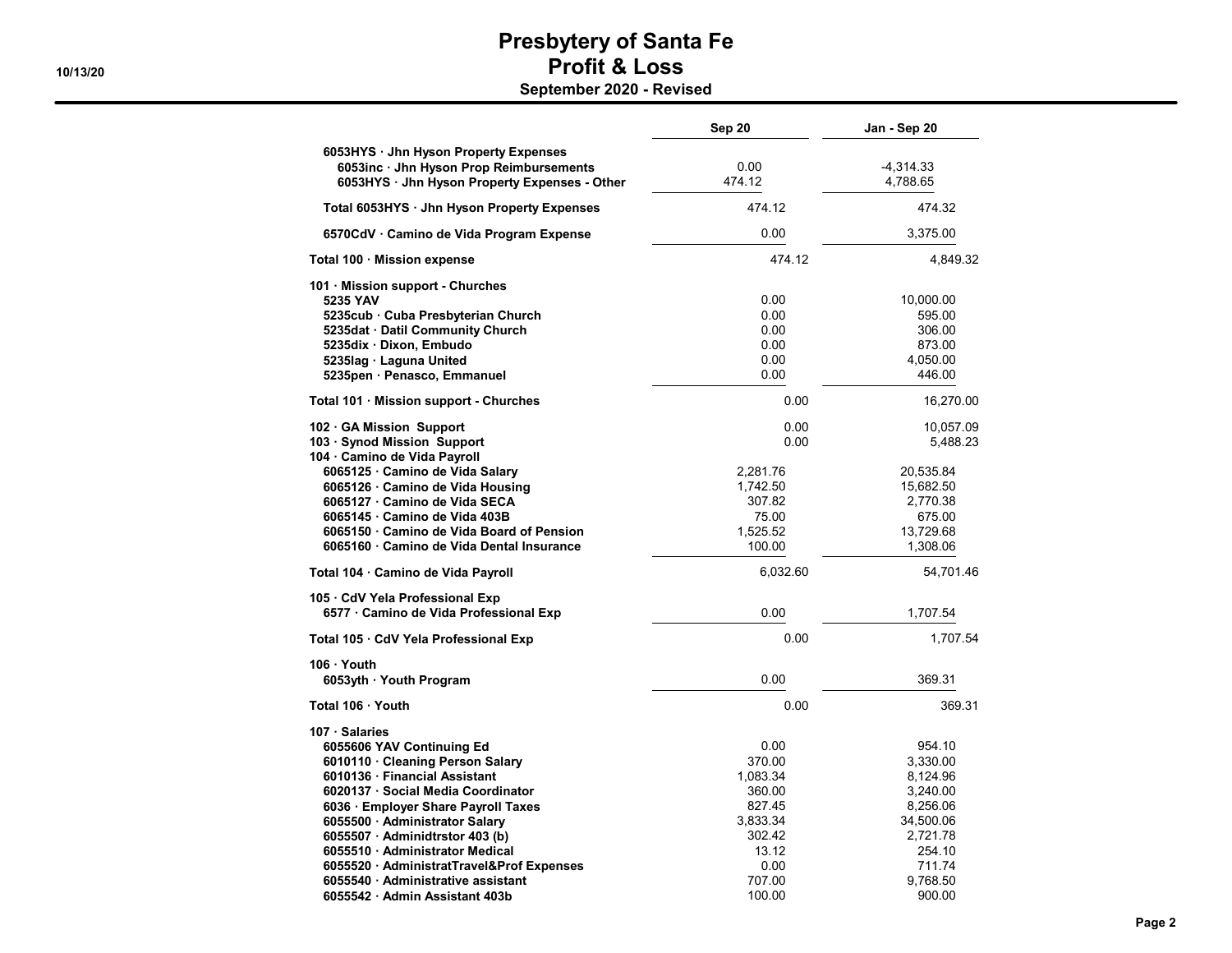|                                          | Sep 20    | Jan - Sep 20 |
|------------------------------------------|-----------|--------------|
| 6055600 · YAV/Youth Coordinator Salary   | 3,062.50  | 27,562.50    |
| 6055601 YAV/Youth Health Insurance       | 177.17    | 2,155.24     |
| 6055609 YAV Intern payroll               | 0.00      | 9,000.00     |
| 6055613 YAV/Youth Coord Benefit          | 377.46    | 3,415.42     |
| 6560000 · Payroll Expenses-work comp fee | 0.00      | 51.90        |
| Total 107 · Salaries                     | 11,213.80 | 114,946.36   |
| 108 ABQ YAV                              |           |              |
| 6055606 · YAV Expenses                   |           |              |
| 6055606 YAV - 1 on 1                     | 0.00      | 646.65       |
| 6055606 YAV Admin                        | 12.98     | 989.02       |
| 6055606 YAV Community Days               | 0.00      | 1,563.64     |
| 6055606 YAV Contingency                  | 0.00      | 35.49        |
| 6055606 YAV Housing                      |           |              |
| 6055606 YAV House Utilities              | 117.08    | 117.08       |
| 6055606 YAV Housing - Other              | 0.00      | 8,100.00     |
| Total 6055606 YAV Housing                | 117.08    | 8,217.08     |
| 6055606 YAV Retreats                     | 0.00      | 3,406.96     |
| 6056506 YAV Spiritual Direction          | 0.00      | 490.00       |
| Total 6055606 · YAV Expenses             | 130.06    | 15,348.84    |
| 6055610 · YAV Pension                    | 145.82    | 1,312.38     |
| Total 108 · ABQ YAV                      | 275.88    | 16,661.22    |
| 200 · Per Capita Expense                 |           |              |
| 2410ssw · per capita to Synod            | 0.00      | 29,405.50    |
| 2470ga · per capita to GA                | 0.00      | 35,723.91    |
| 5210nmc · NM Conf of Churches Dues       | 0.00      | 1,500.00     |
| 6053gov · Meetings of Presbytery         | 5,691.43  | 5,691.43     |
| 6053tf · Task Force(Council Appoint) Exp | 0.00      | 35.67        |
| 6560PC · Payroll Expenses                |           |              |
| 6036115 · COM Consultant                 | 730.00    | 6,570.00     |
| 6055221 · Stated Clerk-Salary            | 1.400.00  | 12.600.00    |
| 6055224 · Chaplain                       | 375.00    | 3,375.00     |
| Total 6560PC · Payroll Expenses          | 2,505.00  | 22,545.00    |
| Total 200 · Per Capita Expense           | 8,196.43  | 94,901.51    |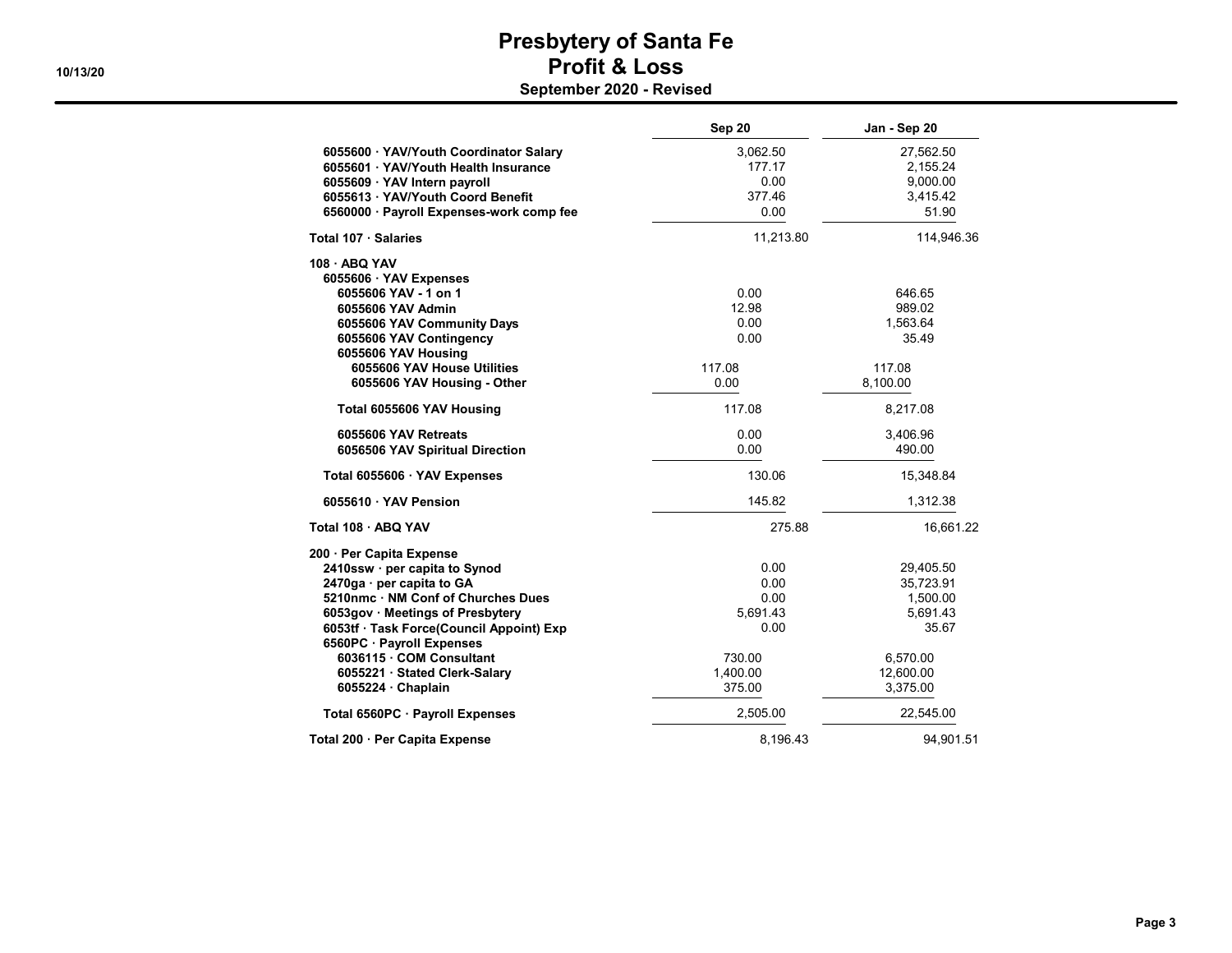|                                         | Sep 20       | Jan - Sep 20 |
|-----------------------------------------|--------------|--------------|
| 201 · Admin/Office Expense              |              |              |
| 5015adm · Audit Expense                 | 0.00         | 1,238.50     |
| 5061adm Insurance                       | 0.00         | $-300.00$    |
| 5091adm · Office Rent                   | 0.00         | 5,400.00     |
| 5129adm · Office Expenses & Supplies    | 286.47       | 5,198.39     |
| 5131adm Internet Cafes                  | 0.00         | 21.52        |
| 5143adm · Telephone                     | 313.26       | 2,788.71     |
| 5144adm · Web Services                  | 390.81       | 1,182.21     |
| 5310erf · Equipment Replacement Fund    | 0.00         | 33.94        |
| 201 · Admin/Office Expense - Other      | 0.00         | 11.95        |
| Total 201 · Admin/Office Expense        | 990.54       | 15,575.22    |
| 202 · Committees                        |              |              |
| 6053com · Committee on Ministry Expense | 0.00         | 842.50       |
| 6053ENC · Education Network Committee   | 0.00         | 222.00       |
| 6053MNC · Mission Network Committee     | 0.00         | 1,700.00     |
| 6053PC · Personnel Committee            | 0.00         | 191.69       |
| 6053ttf · Presbytery Task Force         | 0.00         | 1,454.49     |
| 6053WNC · Worship Networking Committee  | 150.00       | 150.00       |
| Total 202 Committees                    | 150.00       | 4,560.68     |
| <b>Total Expense</b>                    | 27,333.37    | 340,087.94   |
| <b>Net Ordinary Income</b>              | $-14,479.19$ | -45,663.44   |
| <b>Other Income/Expense</b>             |              |              |
| Other Income<br>4080 Other Income       | 0.00         | 422.33       |
| 4083000 Interest Earned                 |              |              |
| 4083400 · Interest Earned-PILP          | 0.00         | 1,164.46     |
| Total 4083000 Interest Earned           | 0.00         | 1,164.46     |
| 4084000 Dividend Income                 | 5,427.76     | 22,885.02    |
| 4085 Gain/Loss on Sale of Investment    | 0.00         | $-1,083.42$  |
| 4090300 Donor Restricted Income         | 700.31       | 29,168.63    |
| 4090400 · Designated Acct Income        | 600.00       | 55,745.00    |
| 4090500 · Passthru- Offerings, DMS, ECO | 1,764.00     | 34,765.76    |
| 4090600 · Passthrough-Msn Partners      | 0.00         | 13,490.00    |
| <b>Total Other Income</b>               | 8,492.07     | 156,557.78   |

Page 4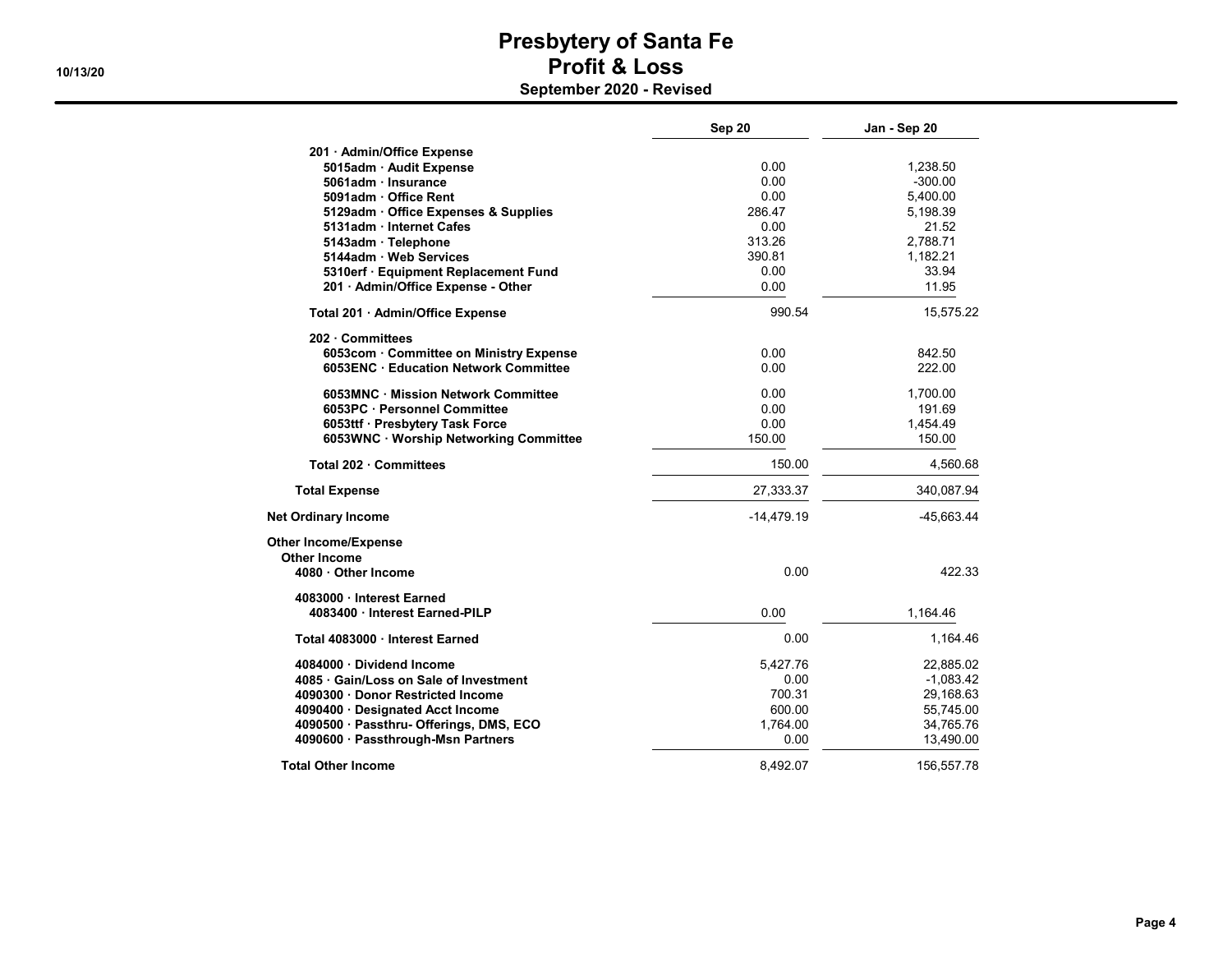|                                          | Sep 20      | Jan - Sep 20 |
|------------------------------------------|-------------|--------------|
| <b>Other Expense</b>                     |             |              |
| 5010000 · Bank Charges                   | 51.05       | 496.20       |
| 5010001 · Investment Account Charges     | $-2.68$     | 13,779.96    |
| 5010003 · PayPal Fee                     | 19.13       | 617.01       |
| 5010300 TRANSFER Donor restricted        | 700.31      | 29,168.63    |
| 5010400 · TRANSFER Designated            | 600.00      | 55.745.00    |
| 5010500 · TRANSFER - offerings, DMS, ECO | 1.764.00    | 34.765.76    |
| 5010600 · TRANSFER Msn Partners          | 0.00        | 13,490.00    |
| <b>Total Other Expense</b>               | 3.131.81    | 148.062.56   |
| <b>Net Other Income</b>                  | 5.360.26    | 8.495.22     |
| Net Income                               | $-9.118.93$ | $-37,168.22$ |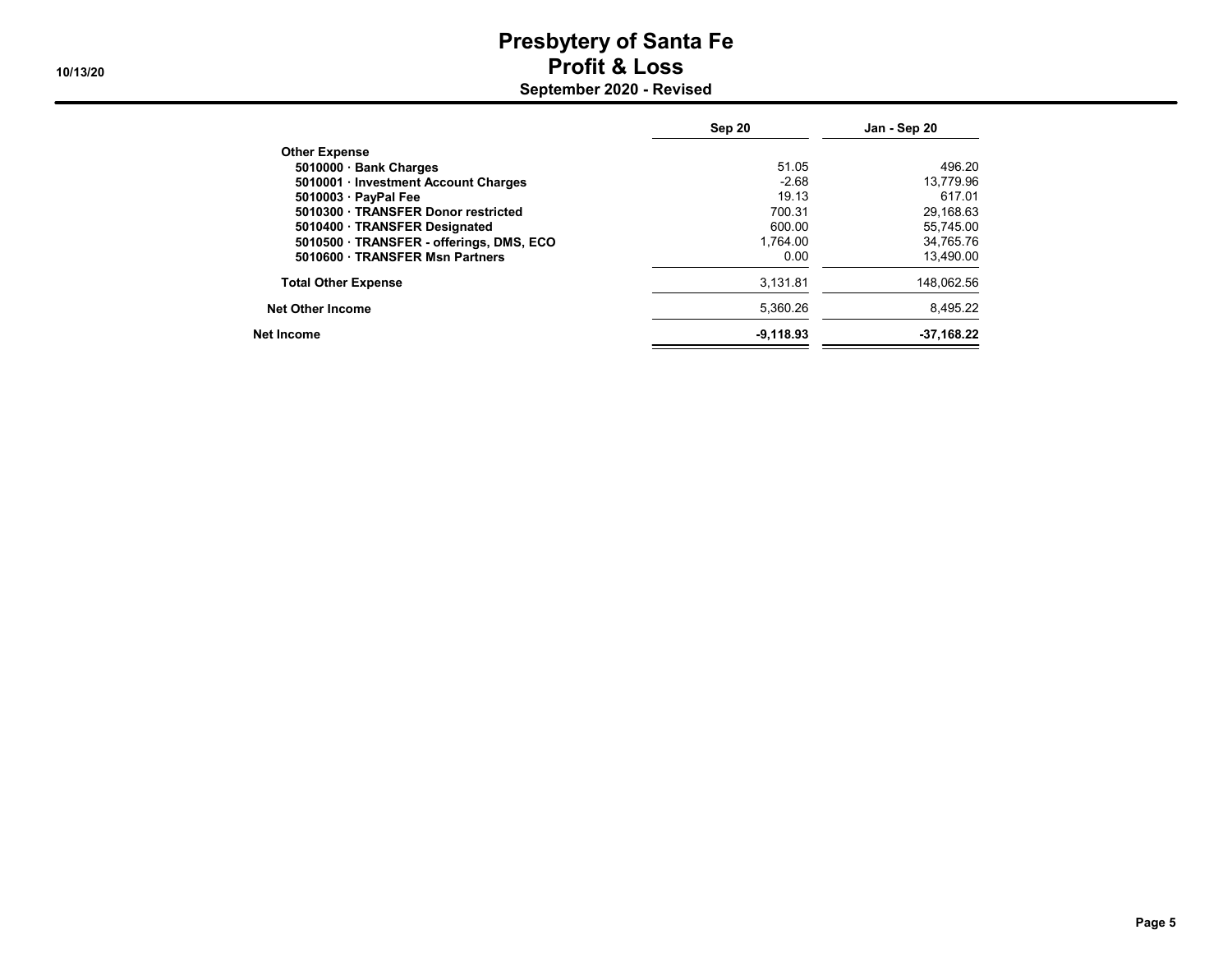January through December 2020

|                                                                        | Jan - Dec 20         | <b>Budget</b>          | \$ Over Budget           | % of Budget    |
|------------------------------------------------------------------------|----------------------|------------------------|--------------------------|----------------|
| <b>Ordinary Income/Expense</b>                                         |                      |                        |                          |                |
| Income                                                                 |                      |                        |                          |                |
| 4000 Mission Income                                                    |                      |                        |                          |                |
| 4060 · Unified Mission Support<br>4060PSF · Presbytery Mission Funds   | 83,675.44            | 150,000.00             | $-66,324.56$             | 55.8%          |
| 4061S-L · Mission giving other                                         | 3,750.03             | 5,000.00               | $-1,249.97$              | 75.0%          |
|                                                                        |                      |                        |                          |                |
| Total 4060 · Unified Mission Support                                   | 87.425.47            | 155,000.00             | $-67,574.53$             | 56.4%          |
| 4065 Mission 1% Salary Fund                                            | 0.00                 | 500.00                 | $-500.00$                | 0.0%           |
| 4082CdV · CdV Support- Presbytery                                      |                      |                        |                          |                |
| 4082CNG · Program Support ELCA Congregatn                              | 0.00                 |                        |                          |                |
| 4082OTH CdV - Other                                                    | 161.00               |                        |                          |                |
| Total 4082CdV · CdV Support- Presbytery                                | 161.00               |                        |                          |                |
| Total 4000 Mission Income                                              | 87,586.47            | 155,500.00             | $-67,913.53$             | 56.3%          |
| 4040 · Per Capita from churches                                        | 122,481.50           | 148,620.00             | $-26, 138.50$            | 82.4%          |
| 4060GA · GA Mission Giving                                             | 13,274.09            | 23,780.49              | $-10,506.40$             | 55.8%          |
| 4060SYN · Synod Mission Giving                                         | 5,117.33             | 9.146.34               | $-4,029.01$              | 55.9%          |
| 4081CdV · CdV Staff Support                                            |                      |                        |                          |                |
| 4081ELC · Staff Support-ELCA                                           |                      |                        |                          |                |
| 4081CNG · Staff Support ELCA Congregation                              | 2,250.00             | 2,500.00               | $-250.00$<br>$-2,499.99$ | 90.0%<br>75.0% |
| 4081RMS · Staff Support-RMS                                            | 7,500.01<br>2,083.37 | 10,000.00<br>19,000.00 | $-16,916.63$             | 11.0%          |
| 4081ELC · Staff Support-ELCA - Other                                   |                      |                        |                          |                |
| Total 4081ELC · Staff Support-ELCA                                     | 11,833.38            | 31,500.00              | -19,666.62               | 37.6%          |
| 4081PCG · Staff Support-Presby. Congregat                              | 19,500.03            | 25,000.00              | $-5,499.97$              | 78.0%          |
| 4081SS · CdV Salary Support from CdV                                   | 4,000.00             |                        |                          |                |
| Total 4081CdV · CdV Staff Support                                      | 35,333.41            | 56,500.00              | $-21,166.59$             | 62.5%          |
| 4095 · YAV Income                                                      |                      |                        |                          |                |
| 4095C19 Class 2019-20                                                  | 1.630.00             | 11,666.65              | $-10,036.65$             | 14.0%          |
| 4095GFR · 4095 Group Fund Raising                                      | 8,165.98             | 5,833.35               | 2,332.63                 | 140.0%         |
| 4095LC · 4095 Local Congregations                                      | 3,875.00             | 4,500.00               | -625.00                  | 86.1%          |
| 4095PC · 4095 PC(USA)                                                  | 0.00                 | 17,708.30              | -17,708.30               | 0.0%           |
| 4095PSF · 4095 PSF - Salary Support<br>4095SSW · 4095 YAV Income SYDSW | 10,000.00<br>0.00    | 9,999.96<br>416.69     | 0.04<br>-416.69          | 100.0%<br>0.0% |
| 4095WP · Work Placement                                                | 12,272.72            | 29,166.65              | -16,893.93               | 42.1%          |
| Total 4095 · YAV Income                                                | 35,943.70            | 79,291.60              | -43,347.90               | 45.3%          |
| 4162TEM · Teaching Elders Mission                                      | 3,830.00             | 6,000.00               | $-2,170.00$              | 63.8%          |
| <b>Total Income</b>                                                    | 303,566.50           | 478,838.43             | -175,271.93              | 63.4%          |
| <b>Gross Profit</b>                                                    |                      |                        |                          | 63.4%          |
|                                                                        | 303,566.50           | 478,838.43             | -175,271.93              |                |
| <b>Expense</b><br>100 · Mission expense                                |                      |                        |                          |                |
| 5235mhl · Menaul Historical Library                                    | 500.00               | 500.00                 | 0.00                     | 100.0%         |
| 5236pw · Presbyterian Women                                            | 500.00               | 500.00                 | 0.00                     | 100.0%         |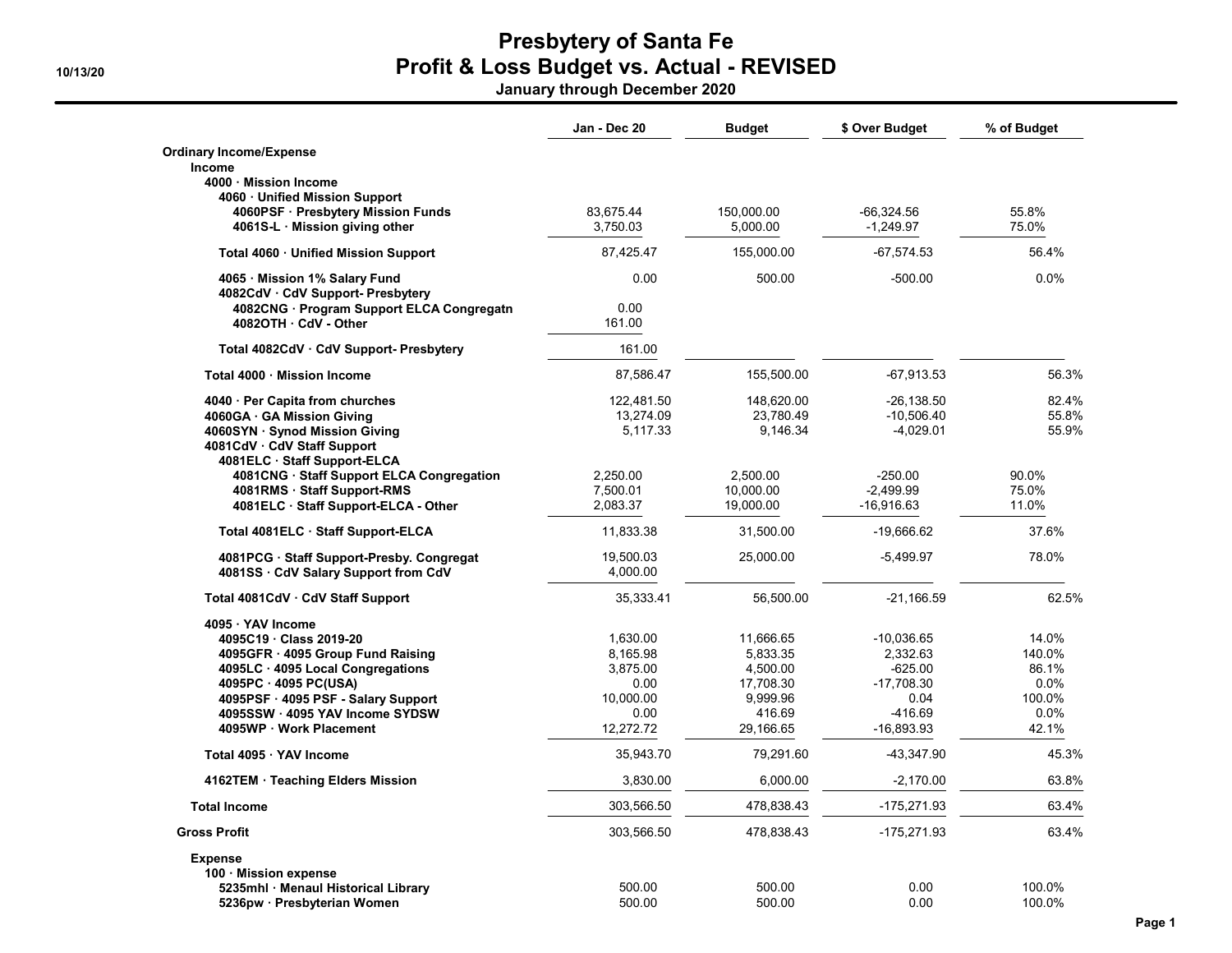January through December 2020

|                                                                                                                                   | Jan - Dec 20            | <b>Budget</b> | \$ Over Budget | % of Budget |
|-----------------------------------------------------------------------------------------------------------------------------------|-------------------------|---------------|----------------|-------------|
| 6053HYS · Jhn Hyson Property Expenses<br>6053inc · Jhn Hyson Prop Reimbursements<br>6053HYS · Jhn Hyson Property Expenses - Other | $-4,314.33$<br>4,982.14 |               |                |             |
| Total 6053HYS · Jhn Hyson Property Expenses                                                                                       | 667.81                  |               |                |             |
| 6570CdV · Camino de Vida Program Expense                                                                                          | 3,750.00                | 4,500.00      | $-750.00$      | 83.3%       |
| Total 100 · Mission expense                                                                                                       | 5,417.81                | 5,500.00      | $-82.19$       | 98.5%       |
| 101 · Mission support - Churches                                                                                                  |                         |               |                |             |
| 5235 YAV                                                                                                                          | 10,000.00               | 5,833.35      | 4,166.65       | 171.4%      |
| 5235cub · Cuba Presbyterian Church                                                                                                | 850.00                  | 680.00        | 170.00         | 125.0%      |
| 5235dat · Datil Community Church                                                                                                  | 306.00                  | 408.00        | $-102.00$      | 75.0%       |
| 5235dix · Dixon, Embudo                                                                                                           | 1,164.00                | 1,164.00      | 0.00           | 100.0%      |
| 5235lag · Laguna United                                                                                                           | 5.400.00                | 5,400.00      | 0.00           | 100.0%      |
| 5235pen · Penasco, Emmanuel                                                                                                       | 669.00                  | 892.00        | $-223.00$      | 75.0%       |
| Total 101 · Mission support - Churches                                                                                            | 18,389.00               | 14,377.35     | 4,011.65       | 127.9%      |
| 102 GA Mission Support                                                                                                            | 13,582.40               | 23,780.49     | $-10,198.09$   | 57.1%       |
| 103 · Synod Mission Support                                                                                                       | 6.183.38                | 9,146.34      | $-2,962.96$    | 67.6%       |
| 104 · Camino de Vida Payroll                                                                                                      |                         |               |                |             |
| 6065125 · Camino de Vida Salary                                                                                                   | 21,676.72               | 27,381.00     | $-5.704.28$    | 79.2%       |
| 6065126 · Camino de Vida Housing                                                                                                  | 16,553.75               | 20,910.00     | $-4,356.25$    | 79.2%       |
| 6065127 · Camino de Vida SECA                                                                                                     | 2,924.29                | 3,694.00      | $-769.71$      | 79.2%       |
| 6065145 Camino de Vida 403B                                                                                                       | 712.50                  | 900.00        | $-187.50$      | 79.2%       |
| 6065150 Camino de Vida Board of Pension                                                                                           | 14.492.44               | 18,393.00     | $-3,900.56$    | 78.8%       |
| 6065160 · Camino de Vida Dental Insurance                                                                                         | 1,358.06                | 1,200.00      | 158.06         | 113.2%      |
| Total 104 · Camino de Vida Payroll                                                                                                | 57,717.76               | 72,478.00     | $-14,760.24$   | 79.6%       |
| 105 · CdV Yela Professional Exp                                                                                                   |                         |               |                |             |
| 6573 · Camino de Vida Mileage/Travel                                                                                              | 0.00                    | 1,800.00      | $-1.800.00$    | $0.0\%$     |
| 6576 Camino de Vida Continuing Ed                                                                                                 | 0.00                    | 1,250.00      | $-1,250.00$    | $0.0\%$     |
| 6577 · Camino de Vida Professional Exp                                                                                            | 1,707.54                | 1,800.00      | $-92.46$       | 94.9%       |
| Total 105 · CdV Yela Professional Exp                                                                                             | 1,707.54                | 4,850.00      | $-3,142.46$    | 35.2%       |
| 106 · Youth                                                                                                                       |                         |               |                |             |
| 6053595 · Triennium Savings                                                                                                       | 0.00                    | 2,000.00      | $-2,000.00$    | 0.0%        |
| 6053yth · Youth Program                                                                                                           | 369.31                  | 2,000.00      | $-1,630.69$    | 18.5%       |
| Total 106 · Youth                                                                                                                 | 369.31                  | 4.000.00      | $-3,630.69$    | 9.2%        |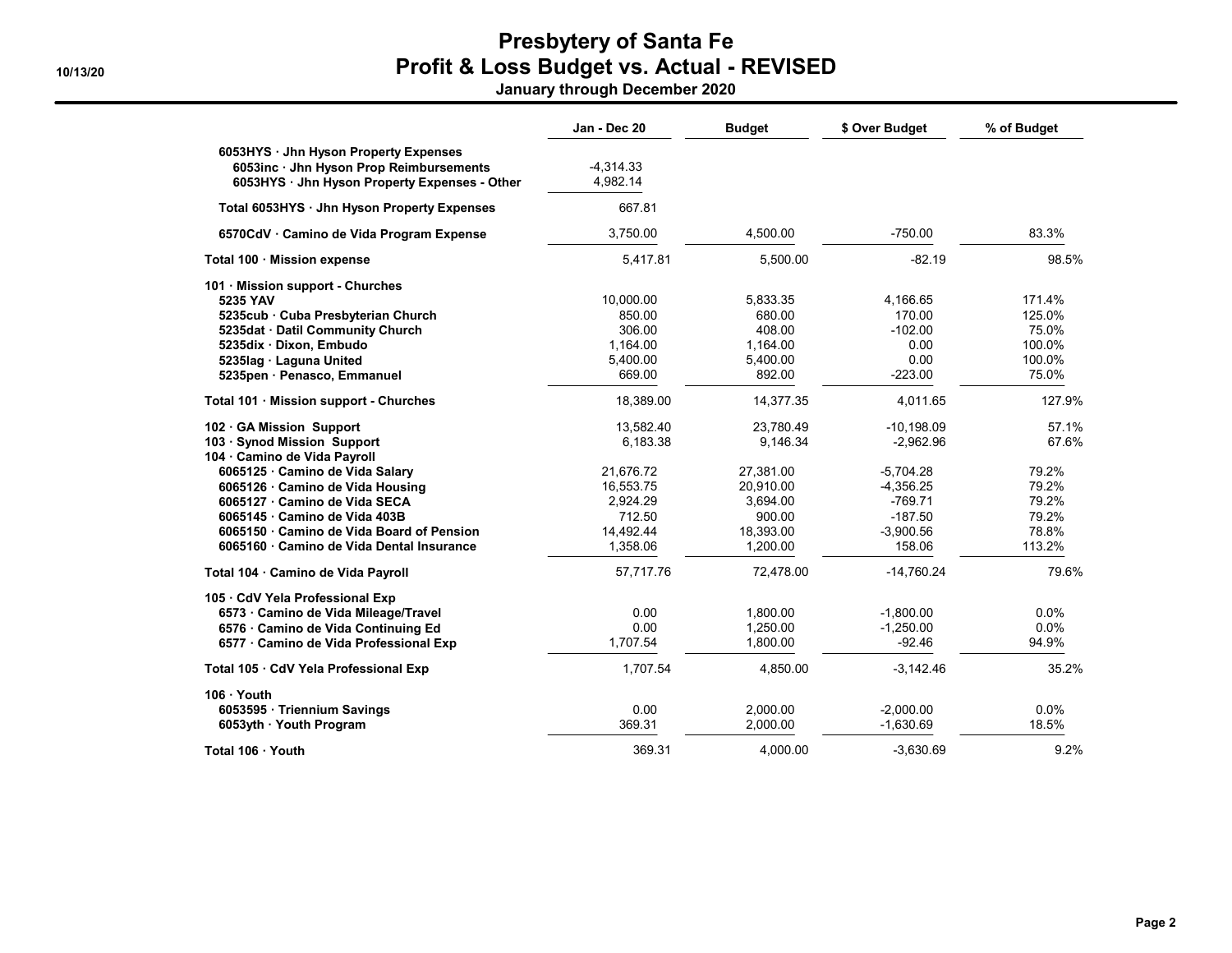January through December 2020

| 107 · Salaries<br>152.7%<br>954.10<br>625.00<br>329.10<br>6055606 YAV Continuing Ed<br>3,515.00<br>4,907.00<br>$-1,392.00$<br>71.6%<br>6010110 · Cleaning Person Salary<br>8,666.63<br>83.3%<br>6010136 · Financial Assistant<br>10,400.00<br>$-1,733.37$<br>79.2%<br>6020137 · Social Media Coordinator<br>3,420.00<br>4,320.00<br>$-900.00$<br>8,669.35<br>73.8%<br>6036 · Employer Share Payroll Taxes<br>11,750.00<br>$-3,080.65$<br>79.2%<br>6055500 · Administrator Salary<br>36,416.73<br>46,000.00<br>$-9,583.27$<br>3,630.00<br>$-757.01$<br>79.1%<br>6055507 · Adminidtrstor 403 (b)<br>2,872.99<br>328.67<br>$-1,461.33$<br>18.4%<br>6055510 Administrator Medical<br>1,790.00<br>28.5%<br>6055520 AdministratTravel&Prof Expenses<br>711.74<br>2,500.00<br>$-1,788.26$<br>0.0%<br>0.00<br>300.00<br>$-300.00$<br>6055525 · Administrator Continuing Ed<br>10,048.50<br>$-3,391.50$<br>74.8%<br>6055540 Administrative assistant<br>13,440.00<br>79.2%<br>950.00<br>-250.00<br>6055542 Admin Assistant 403b<br>1,200.00<br>29,093.75<br>$-7,656.25$<br>79.2%<br>36,750.00<br>6055600 YAV/Youth Coordinator Salary<br>188.9%<br>6055601 · YAV/Youth Health Insurance<br>2,155.24<br>1,141.00<br>1,014.24<br>9,000.00<br>12,031.25<br>$-3,031.25$<br>74.8%<br>6055609 · YAV Intern payroll<br>0.0%<br>6055611 · YAV Coordinator Mileage<br>0.00<br>0.00<br>0.00<br>3,415.42<br>7,583.30<br>$-4,167.88$<br>45.0%<br>6055613 YAV/Youth Coord Benefit<br>51.90<br>6560000 · Payroll Expenses-work comp fee<br>120,270.02<br>158,367.55<br>$-38,097.53$<br>75.9%<br>Total 107 · Salaries<br>108 · ABQ YAV<br>6055606 YAV Expenses<br>646.65<br>729.15<br>$-82.50$<br>88.7%<br>6055606 YAV - 1 on 1<br>989.02<br>2,249.96<br>$-1,260.94$<br>44.0%<br>6055606 YAV Admin<br>1,563.64<br>2,041.65<br>-478.01<br>76.6%<br>6055606 YAV Community Days<br>35.49<br>291.65<br>$-256.16$<br>12.2%<br>6055606 YAV Contingency<br>6055606 YAV Housing<br>57.15<br>136.6%<br>6055606 YAV House Utilities<br>213.40<br>156.25<br>107.9%<br>9,000.00<br>8,343.75<br>656.25<br>6055606 YAV Housing - Other<br>9,213.40<br>8,500.00<br>713.40<br>108.4%<br>Total 6055606 YAV Housing<br>0.00<br>291.65<br>$-291.65$<br>0.0%<br>6055606 YAV Orientation<br>0.00<br>$-218.75$<br>218.75<br>0.0%<br>6055606 YAV Program Curriculum<br>3,406.96<br>2,625.00<br>781.96<br>129.8%<br>6055606 YAV Retreats<br>729.15<br>$-729.15$<br>0.0%<br>6055606 YAV Travel to Site<br>0.00<br>490.00<br>76.4%<br>641.65<br>-151.65<br>6056506 YAV Spiritual Direction<br>89.2%<br>$-1,973.45$<br>16,345.16<br>18,318.61<br>Total 6055606 · YAV Expenses<br>1,385.29<br>6055610 YAV Pension<br>18,318.61<br>$-588.16$<br>96.8%<br>Total 108 · ABQ YAV<br>17,730.45<br>200 · Per Capita Expense<br>94.9%<br>2410ssw · per capita to Synod<br>29,405.50<br>30,990.00<br>$-1,584.50$<br>77.3%<br>2470ga · per capita to GA<br>35,723.91<br>46,226.76<br>$-10,502.85$<br>5210nmc · NM Conf of Churches Dues<br>1,500.00<br>2,000.00<br>-500.00<br>75.0%<br>56.9%<br>5,691.43<br>10,000.00<br>6053gov · Meetings of Presbytery<br>-4,308.57<br>35.67<br>6053tf · Task Force(Council Appoint) Exp<br>0.0%<br>6080stf · Accounting Supervisor<br>0.00<br>1,500.00<br>$-1,500.00$ | Jan - Dec 20 | <b>Budget</b> | \$ Over Budget | % of Budget |
|---------------------------------------------------------------------------------------------------------------------------------------------------------------------------------------------------------------------------------------------------------------------------------------------------------------------------------------------------------------------------------------------------------------------------------------------------------------------------------------------------------------------------------------------------------------------------------------------------------------------------------------------------------------------------------------------------------------------------------------------------------------------------------------------------------------------------------------------------------------------------------------------------------------------------------------------------------------------------------------------------------------------------------------------------------------------------------------------------------------------------------------------------------------------------------------------------------------------------------------------------------------------------------------------------------------------------------------------------------------------------------------------------------------------------------------------------------------------------------------------------------------------------------------------------------------------------------------------------------------------------------------------------------------------------------------------------------------------------------------------------------------------------------------------------------------------------------------------------------------------------------------------------------------------------------------------------------------------------------------------------------------------------------------------------------------------------------------------------------------------------------------------------------------------------------------------------------------------------------------------------------------------------------------------------------------------------------------------------------------------------------------------------------------------------------------------------------------------------------------------------------------------------------------------------------------------------------------------------------------------------------------------------------------------------------------------------------------------------------------------------------------------------------------------------------------------------------------------------------------------------------------------------------------------------------------------------------------------------------------------------------------------------------------------------------------------------------------------------------------------------------------------------------------------------------------------------------------------------------------------|--------------|---------------|----------------|-------------|
|                                                                                                                                                                                                                                                                                                                                                                                                                                                                                                                                                                                                                                                                                                                                                                                                                                                                                                                                                                                                                                                                                                                                                                                                                                                                                                                                                                                                                                                                                                                                                                                                                                                                                                                                                                                                                                                                                                                                                                                                                                                                                                                                                                                                                                                                                                                                                                                                                                                                                                                                                                                                                                                                                                                                                                                                                                                                                                                                                                                                                                                                                                                                                                                                                                             |              |               |                |             |
|                                                                                                                                                                                                                                                                                                                                                                                                                                                                                                                                                                                                                                                                                                                                                                                                                                                                                                                                                                                                                                                                                                                                                                                                                                                                                                                                                                                                                                                                                                                                                                                                                                                                                                                                                                                                                                                                                                                                                                                                                                                                                                                                                                                                                                                                                                                                                                                                                                                                                                                                                                                                                                                                                                                                                                                                                                                                                                                                                                                                                                                                                                                                                                                                                                             |              |               |                |             |
|                                                                                                                                                                                                                                                                                                                                                                                                                                                                                                                                                                                                                                                                                                                                                                                                                                                                                                                                                                                                                                                                                                                                                                                                                                                                                                                                                                                                                                                                                                                                                                                                                                                                                                                                                                                                                                                                                                                                                                                                                                                                                                                                                                                                                                                                                                                                                                                                                                                                                                                                                                                                                                                                                                                                                                                                                                                                                                                                                                                                                                                                                                                                                                                                                                             |              |               |                |             |
|                                                                                                                                                                                                                                                                                                                                                                                                                                                                                                                                                                                                                                                                                                                                                                                                                                                                                                                                                                                                                                                                                                                                                                                                                                                                                                                                                                                                                                                                                                                                                                                                                                                                                                                                                                                                                                                                                                                                                                                                                                                                                                                                                                                                                                                                                                                                                                                                                                                                                                                                                                                                                                                                                                                                                                                                                                                                                                                                                                                                                                                                                                                                                                                                                                             |              |               |                |             |
|                                                                                                                                                                                                                                                                                                                                                                                                                                                                                                                                                                                                                                                                                                                                                                                                                                                                                                                                                                                                                                                                                                                                                                                                                                                                                                                                                                                                                                                                                                                                                                                                                                                                                                                                                                                                                                                                                                                                                                                                                                                                                                                                                                                                                                                                                                                                                                                                                                                                                                                                                                                                                                                                                                                                                                                                                                                                                                                                                                                                                                                                                                                                                                                                                                             |              |               |                |             |
|                                                                                                                                                                                                                                                                                                                                                                                                                                                                                                                                                                                                                                                                                                                                                                                                                                                                                                                                                                                                                                                                                                                                                                                                                                                                                                                                                                                                                                                                                                                                                                                                                                                                                                                                                                                                                                                                                                                                                                                                                                                                                                                                                                                                                                                                                                                                                                                                                                                                                                                                                                                                                                                                                                                                                                                                                                                                                                                                                                                                                                                                                                                                                                                                                                             |              |               |                |             |
|                                                                                                                                                                                                                                                                                                                                                                                                                                                                                                                                                                                                                                                                                                                                                                                                                                                                                                                                                                                                                                                                                                                                                                                                                                                                                                                                                                                                                                                                                                                                                                                                                                                                                                                                                                                                                                                                                                                                                                                                                                                                                                                                                                                                                                                                                                                                                                                                                                                                                                                                                                                                                                                                                                                                                                                                                                                                                                                                                                                                                                                                                                                                                                                                                                             |              |               |                |             |
|                                                                                                                                                                                                                                                                                                                                                                                                                                                                                                                                                                                                                                                                                                                                                                                                                                                                                                                                                                                                                                                                                                                                                                                                                                                                                                                                                                                                                                                                                                                                                                                                                                                                                                                                                                                                                                                                                                                                                                                                                                                                                                                                                                                                                                                                                                                                                                                                                                                                                                                                                                                                                                                                                                                                                                                                                                                                                                                                                                                                                                                                                                                                                                                                                                             |              |               |                |             |
|                                                                                                                                                                                                                                                                                                                                                                                                                                                                                                                                                                                                                                                                                                                                                                                                                                                                                                                                                                                                                                                                                                                                                                                                                                                                                                                                                                                                                                                                                                                                                                                                                                                                                                                                                                                                                                                                                                                                                                                                                                                                                                                                                                                                                                                                                                                                                                                                                                                                                                                                                                                                                                                                                                                                                                                                                                                                                                                                                                                                                                                                                                                                                                                                                                             |              |               |                |             |
|                                                                                                                                                                                                                                                                                                                                                                                                                                                                                                                                                                                                                                                                                                                                                                                                                                                                                                                                                                                                                                                                                                                                                                                                                                                                                                                                                                                                                                                                                                                                                                                                                                                                                                                                                                                                                                                                                                                                                                                                                                                                                                                                                                                                                                                                                                                                                                                                                                                                                                                                                                                                                                                                                                                                                                                                                                                                                                                                                                                                                                                                                                                                                                                                                                             |              |               |                |             |
|                                                                                                                                                                                                                                                                                                                                                                                                                                                                                                                                                                                                                                                                                                                                                                                                                                                                                                                                                                                                                                                                                                                                                                                                                                                                                                                                                                                                                                                                                                                                                                                                                                                                                                                                                                                                                                                                                                                                                                                                                                                                                                                                                                                                                                                                                                                                                                                                                                                                                                                                                                                                                                                                                                                                                                                                                                                                                                                                                                                                                                                                                                                                                                                                                                             |              |               |                |             |
|                                                                                                                                                                                                                                                                                                                                                                                                                                                                                                                                                                                                                                                                                                                                                                                                                                                                                                                                                                                                                                                                                                                                                                                                                                                                                                                                                                                                                                                                                                                                                                                                                                                                                                                                                                                                                                                                                                                                                                                                                                                                                                                                                                                                                                                                                                                                                                                                                                                                                                                                                                                                                                                                                                                                                                                                                                                                                                                                                                                                                                                                                                                                                                                                                                             |              |               |                |             |
|                                                                                                                                                                                                                                                                                                                                                                                                                                                                                                                                                                                                                                                                                                                                                                                                                                                                                                                                                                                                                                                                                                                                                                                                                                                                                                                                                                                                                                                                                                                                                                                                                                                                                                                                                                                                                                                                                                                                                                                                                                                                                                                                                                                                                                                                                                                                                                                                                                                                                                                                                                                                                                                                                                                                                                                                                                                                                                                                                                                                                                                                                                                                                                                                                                             |              |               |                |             |
|                                                                                                                                                                                                                                                                                                                                                                                                                                                                                                                                                                                                                                                                                                                                                                                                                                                                                                                                                                                                                                                                                                                                                                                                                                                                                                                                                                                                                                                                                                                                                                                                                                                                                                                                                                                                                                                                                                                                                                                                                                                                                                                                                                                                                                                                                                                                                                                                                                                                                                                                                                                                                                                                                                                                                                                                                                                                                                                                                                                                                                                                                                                                                                                                                                             |              |               |                |             |
|                                                                                                                                                                                                                                                                                                                                                                                                                                                                                                                                                                                                                                                                                                                                                                                                                                                                                                                                                                                                                                                                                                                                                                                                                                                                                                                                                                                                                                                                                                                                                                                                                                                                                                                                                                                                                                                                                                                                                                                                                                                                                                                                                                                                                                                                                                                                                                                                                                                                                                                                                                                                                                                                                                                                                                                                                                                                                                                                                                                                                                                                                                                                                                                                                                             |              |               |                |             |
|                                                                                                                                                                                                                                                                                                                                                                                                                                                                                                                                                                                                                                                                                                                                                                                                                                                                                                                                                                                                                                                                                                                                                                                                                                                                                                                                                                                                                                                                                                                                                                                                                                                                                                                                                                                                                                                                                                                                                                                                                                                                                                                                                                                                                                                                                                                                                                                                                                                                                                                                                                                                                                                                                                                                                                                                                                                                                                                                                                                                                                                                                                                                                                                                                                             |              |               |                |             |
|                                                                                                                                                                                                                                                                                                                                                                                                                                                                                                                                                                                                                                                                                                                                                                                                                                                                                                                                                                                                                                                                                                                                                                                                                                                                                                                                                                                                                                                                                                                                                                                                                                                                                                                                                                                                                                                                                                                                                                                                                                                                                                                                                                                                                                                                                                                                                                                                                                                                                                                                                                                                                                                                                                                                                                                                                                                                                                                                                                                                                                                                                                                                                                                                                                             |              |               |                |             |
|                                                                                                                                                                                                                                                                                                                                                                                                                                                                                                                                                                                                                                                                                                                                                                                                                                                                                                                                                                                                                                                                                                                                                                                                                                                                                                                                                                                                                                                                                                                                                                                                                                                                                                                                                                                                                                                                                                                                                                                                                                                                                                                                                                                                                                                                                                                                                                                                                                                                                                                                                                                                                                                                                                                                                                                                                                                                                                                                                                                                                                                                                                                                                                                                                                             |              |               |                |             |
|                                                                                                                                                                                                                                                                                                                                                                                                                                                                                                                                                                                                                                                                                                                                                                                                                                                                                                                                                                                                                                                                                                                                                                                                                                                                                                                                                                                                                                                                                                                                                                                                                                                                                                                                                                                                                                                                                                                                                                                                                                                                                                                                                                                                                                                                                                                                                                                                                                                                                                                                                                                                                                                                                                                                                                                                                                                                                                                                                                                                                                                                                                                                                                                                                                             |              |               |                |             |
|                                                                                                                                                                                                                                                                                                                                                                                                                                                                                                                                                                                                                                                                                                                                                                                                                                                                                                                                                                                                                                                                                                                                                                                                                                                                                                                                                                                                                                                                                                                                                                                                                                                                                                                                                                                                                                                                                                                                                                                                                                                                                                                                                                                                                                                                                                                                                                                                                                                                                                                                                                                                                                                                                                                                                                                                                                                                                                                                                                                                                                                                                                                                                                                                                                             |              |               |                |             |
|                                                                                                                                                                                                                                                                                                                                                                                                                                                                                                                                                                                                                                                                                                                                                                                                                                                                                                                                                                                                                                                                                                                                                                                                                                                                                                                                                                                                                                                                                                                                                                                                                                                                                                                                                                                                                                                                                                                                                                                                                                                                                                                                                                                                                                                                                                                                                                                                                                                                                                                                                                                                                                                                                                                                                                                                                                                                                                                                                                                                                                                                                                                                                                                                                                             |              |               |                |             |
|                                                                                                                                                                                                                                                                                                                                                                                                                                                                                                                                                                                                                                                                                                                                                                                                                                                                                                                                                                                                                                                                                                                                                                                                                                                                                                                                                                                                                                                                                                                                                                                                                                                                                                                                                                                                                                                                                                                                                                                                                                                                                                                                                                                                                                                                                                                                                                                                                                                                                                                                                                                                                                                                                                                                                                                                                                                                                                                                                                                                                                                                                                                                                                                                                                             |              |               |                |             |
|                                                                                                                                                                                                                                                                                                                                                                                                                                                                                                                                                                                                                                                                                                                                                                                                                                                                                                                                                                                                                                                                                                                                                                                                                                                                                                                                                                                                                                                                                                                                                                                                                                                                                                                                                                                                                                                                                                                                                                                                                                                                                                                                                                                                                                                                                                                                                                                                                                                                                                                                                                                                                                                                                                                                                                                                                                                                                                                                                                                                                                                                                                                                                                                                                                             |              |               |                |             |
|                                                                                                                                                                                                                                                                                                                                                                                                                                                                                                                                                                                                                                                                                                                                                                                                                                                                                                                                                                                                                                                                                                                                                                                                                                                                                                                                                                                                                                                                                                                                                                                                                                                                                                                                                                                                                                                                                                                                                                                                                                                                                                                                                                                                                                                                                                                                                                                                                                                                                                                                                                                                                                                                                                                                                                                                                                                                                                                                                                                                                                                                                                                                                                                                                                             |              |               |                |             |
|                                                                                                                                                                                                                                                                                                                                                                                                                                                                                                                                                                                                                                                                                                                                                                                                                                                                                                                                                                                                                                                                                                                                                                                                                                                                                                                                                                                                                                                                                                                                                                                                                                                                                                                                                                                                                                                                                                                                                                                                                                                                                                                                                                                                                                                                                                                                                                                                                                                                                                                                                                                                                                                                                                                                                                                                                                                                                                                                                                                                                                                                                                                                                                                                                                             |              |               |                |             |
|                                                                                                                                                                                                                                                                                                                                                                                                                                                                                                                                                                                                                                                                                                                                                                                                                                                                                                                                                                                                                                                                                                                                                                                                                                                                                                                                                                                                                                                                                                                                                                                                                                                                                                                                                                                                                                                                                                                                                                                                                                                                                                                                                                                                                                                                                                                                                                                                                                                                                                                                                                                                                                                                                                                                                                                                                                                                                                                                                                                                                                                                                                                                                                                                                                             |              |               |                |             |
|                                                                                                                                                                                                                                                                                                                                                                                                                                                                                                                                                                                                                                                                                                                                                                                                                                                                                                                                                                                                                                                                                                                                                                                                                                                                                                                                                                                                                                                                                                                                                                                                                                                                                                                                                                                                                                                                                                                                                                                                                                                                                                                                                                                                                                                                                                                                                                                                                                                                                                                                                                                                                                                                                                                                                                                                                                                                                                                                                                                                                                                                                                                                                                                                                                             |              |               |                |             |
|                                                                                                                                                                                                                                                                                                                                                                                                                                                                                                                                                                                                                                                                                                                                                                                                                                                                                                                                                                                                                                                                                                                                                                                                                                                                                                                                                                                                                                                                                                                                                                                                                                                                                                                                                                                                                                                                                                                                                                                                                                                                                                                                                                                                                                                                                                                                                                                                                                                                                                                                                                                                                                                                                                                                                                                                                                                                                                                                                                                                                                                                                                                                                                                                                                             |              |               |                |             |
|                                                                                                                                                                                                                                                                                                                                                                                                                                                                                                                                                                                                                                                                                                                                                                                                                                                                                                                                                                                                                                                                                                                                                                                                                                                                                                                                                                                                                                                                                                                                                                                                                                                                                                                                                                                                                                                                                                                                                                                                                                                                                                                                                                                                                                                                                                                                                                                                                                                                                                                                                                                                                                                                                                                                                                                                                                                                                                                                                                                                                                                                                                                                                                                                                                             |              |               |                |             |
|                                                                                                                                                                                                                                                                                                                                                                                                                                                                                                                                                                                                                                                                                                                                                                                                                                                                                                                                                                                                                                                                                                                                                                                                                                                                                                                                                                                                                                                                                                                                                                                                                                                                                                                                                                                                                                                                                                                                                                                                                                                                                                                                                                                                                                                                                                                                                                                                                                                                                                                                                                                                                                                                                                                                                                                                                                                                                                                                                                                                                                                                                                                                                                                                                                             |              |               |                |             |
|                                                                                                                                                                                                                                                                                                                                                                                                                                                                                                                                                                                                                                                                                                                                                                                                                                                                                                                                                                                                                                                                                                                                                                                                                                                                                                                                                                                                                                                                                                                                                                                                                                                                                                                                                                                                                                                                                                                                                                                                                                                                                                                                                                                                                                                                                                                                                                                                                                                                                                                                                                                                                                                                                                                                                                                                                                                                                                                                                                                                                                                                                                                                                                                                                                             |              |               |                |             |
|                                                                                                                                                                                                                                                                                                                                                                                                                                                                                                                                                                                                                                                                                                                                                                                                                                                                                                                                                                                                                                                                                                                                                                                                                                                                                                                                                                                                                                                                                                                                                                                                                                                                                                                                                                                                                                                                                                                                                                                                                                                                                                                                                                                                                                                                                                                                                                                                                                                                                                                                                                                                                                                                                                                                                                                                                                                                                                                                                                                                                                                                                                                                                                                                                                             |              |               |                |             |
|                                                                                                                                                                                                                                                                                                                                                                                                                                                                                                                                                                                                                                                                                                                                                                                                                                                                                                                                                                                                                                                                                                                                                                                                                                                                                                                                                                                                                                                                                                                                                                                                                                                                                                                                                                                                                                                                                                                                                                                                                                                                                                                                                                                                                                                                                                                                                                                                                                                                                                                                                                                                                                                                                                                                                                                                                                                                                                                                                                                                                                                                                                                                                                                                                                             |              |               |                |             |
|                                                                                                                                                                                                                                                                                                                                                                                                                                                                                                                                                                                                                                                                                                                                                                                                                                                                                                                                                                                                                                                                                                                                                                                                                                                                                                                                                                                                                                                                                                                                                                                                                                                                                                                                                                                                                                                                                                                                                                                                                                                                                                                                                                                                                                                                                                                                                                                                                                                                                                                                                                                                                                                                                                                                                                                                                                                                                                                                                                                                                                                                                                                                                                                                                                             |              |               |                |             |
|                                                                                                                                                                                                                                                                                                                                                                                                                                                                                                                                                                                                                                                                                                                                                                                                                                                                                                                                                                                                                                                                                                                                                                                                                                                                                                                                                                                                                                                                                                                                                                                                                                                                                                                                                                                                                                                                                                                                                                                                                                                                                                                                                                                                                                                                                                                                                                                                                                                                                                                                                                                                                                                                                                                                                                                                                                                                                                                                                                                                                                                                                                                                                                                                                                             |              |               |                |             |
|                                                                                                                                                                                                                                                                                                                                                                                                                                                                                                                                                                                                                                                                                                                                                                                                                                                                                                                                                                                                                                                                                                                                                                                                                                                                                                                                                                                                                                                                                                                                                                                                                                                                                                                                                                                                                                                                                                                                                                                                                                                                                                                                                                                                                                                                                                                                                                                                                                                                                                                                                                                                                                                                                                                                                                                                                                                                                                                                                                                                                                                                                                                                                                                                                                             |              |               |                |             |
|                                                                                                                                                                                                                                                                                                                                                                                                                                                                                                                                                                                                                                                                                                                                                                                                                                                                                                                                                                                                                                                                                                                                                                                                                                                                                                                                                                                                                                                                                                                                                                                                                                                                                                                                                                                                                                                                                                                                                                                                                                                                                                                                                                                                                                                                                                                                                                                                                                                                                                                                                                                                                                                                                                                                                                                                                                                                                                                                                                                                                                                                                                                                                                                                                                             |              |               |                |             |
|                                                                                                                                                                                                                                                                                                                                                                                                                                                                                                                                                                                                                                                                                                                                                                                                                                                                                                                                                                                                                                                                                                                                                                                                                                                                                                                                                                                                                                                                                                                                                                                                                                                                                                                                                                                                                                                                                                                                                                                                                                                                                                                                                                                                                                                                                                                                                                                                                                                                                                                                                                                                                                                                                                                                                                                                                                                                                                                                                                                                                                                                                                                                                                                                                                             |              |               |                |             |
|                                                                                                                                                                                                                                                                                                                                                                                                                                                                                                                                                                                                                                                                                                                                                                                                                                                                                                                                                                                                                                                                                                                                                                                                                                                                                                                                                                                                                                                                                                                                                                                                                                                                                                                                                                                                                                                                                                                                                                                                                                                                                                                                                                                                                                                                                                                                                                                                                                                                                                                                                                                                                                                                                                                                                                                                                                                                                                                                                                                                                                                                                                                                                                                                                                             |              |               |                |             |
|                                                                                                                                                                                                                                                                                                                                                                                                                                                                                                                                                                                                                                                                                                                                                                                                                                                                                                                                                                                                                                                                                                                                                                                                                                                                                                                                                                                                                                                                                                                                                                                                                                                                                                                                                                                                                                                                                                                                                                                                                                                                                                                                                                                                                                                                                                                                                                                                                                                                                                                                                                                                                                                                                                                                                                                                                                                                                                                                                                                                                                                                                                                                                                                                                                             |              |               |                |             |
|                                                                                                                                                                                                                                                                                                                                                                                                                                                                                                                                                                                                                                                                                                                                                                                                                                                                                                                                                                                                                                                                                                                                                                                                                                                                                                                                                                                                                                                                                                                                                                                                                                                                                                                                                                                                                                                                                                                                                                                                                                                                                                                                                                                                                                                                                                                                                                                                                                                                                                                                                                                                                                                                                                                                                                                                                                                                                                                                                                                                                                                                                                                                                                                                                                             |              |               |                |             |
|                                                                                                                                                                                                                                                                                                                                                                                                                                                                                                                                                                                                                                                                                                                                                                                                                                                                                                                                                                                                                                                                                                                                                                                                                                                                                                                                                                                                                                                                                                                                                                                                                                                                                                                                                                                                                                                                                                                                                                                                                                                                                                                                                                                                                                                                                                                                                                                                                                                                                                                                                                                                                                                                                                                                                                                                                                                                                                                                                                                                                                                                                                                                                                                                                                             |              |               |                |             |
|                                                                                                                                                                                                                                                                                                                                                                                                                                                                                                                                                                                                                                                                                                                                                                                                                                                                                                                                                                                                                                                                                                                                                                                                                                                                                                                                                                                                                                                                                                                                                                                                                                                                                                                                                                                                                                                                                                                                                                                                                                                                                                                                                                                                                                                                                                                                                                                                                                                                                                                                                                                                                                                                                                                                                                                                                                                                                                                                                                                                                                                                                                                                                                                                                                             |              |               |                |             |
|                                                                                                                                                                                                                                                                                                                                                                                                                                                                                                                                                                                                                                                                                                                                                                                                                                                                                                                                                                                                                                                                                                                                                                                                                                                                                                                                                                                                                                                                                                                                                                                                                                                                                                                                                                                                                                                                                                                                                                                                                                                                                                                                                                                                                                                                                                                                                                                                                                                                                                                                                                                                                                                                                                                                                                                                                                                                                                                                                                                                                                                                                                                                                                                                                                             |              |               |                |             |
|                                                                                                                                                                                                                                                                                                                                                                                                                                                                                                                                                                                                                                                                                                                                                                                                                                                                                                                                                                                                                                                                                                                                                                                                                                                                                                                                                                                                                                                                                                                                                                                                                                                                                                                                                                                                                                                                                                                                                                                                                                                                                                                                                                                                                                                                                                                                                                                                                                                                                                                                                                                                                                                                                                                                                                                                                                                                                                                                                                                                                                                                                                                                                                                                                                             |              |               |                |             |
|                                                                                                                                                                                                                                                                                                                                                                                                                                                                                                                                                                                                                                                                                                                                                                                                                                                                                                                                                                                                                                                                                                                                                                                                                                                                                                                                                                                                                                                                                                                                                                                                                                                                                                                                                                                                                                                                                                                                                                                                                                                                                                                                                                                                                                                                                                                                                                                                                                                                                                                                                                                                                                                                                                                                                                                                                                                                                                                                                                                                                                                                                                                                                                                                                                             |              |               |                |             |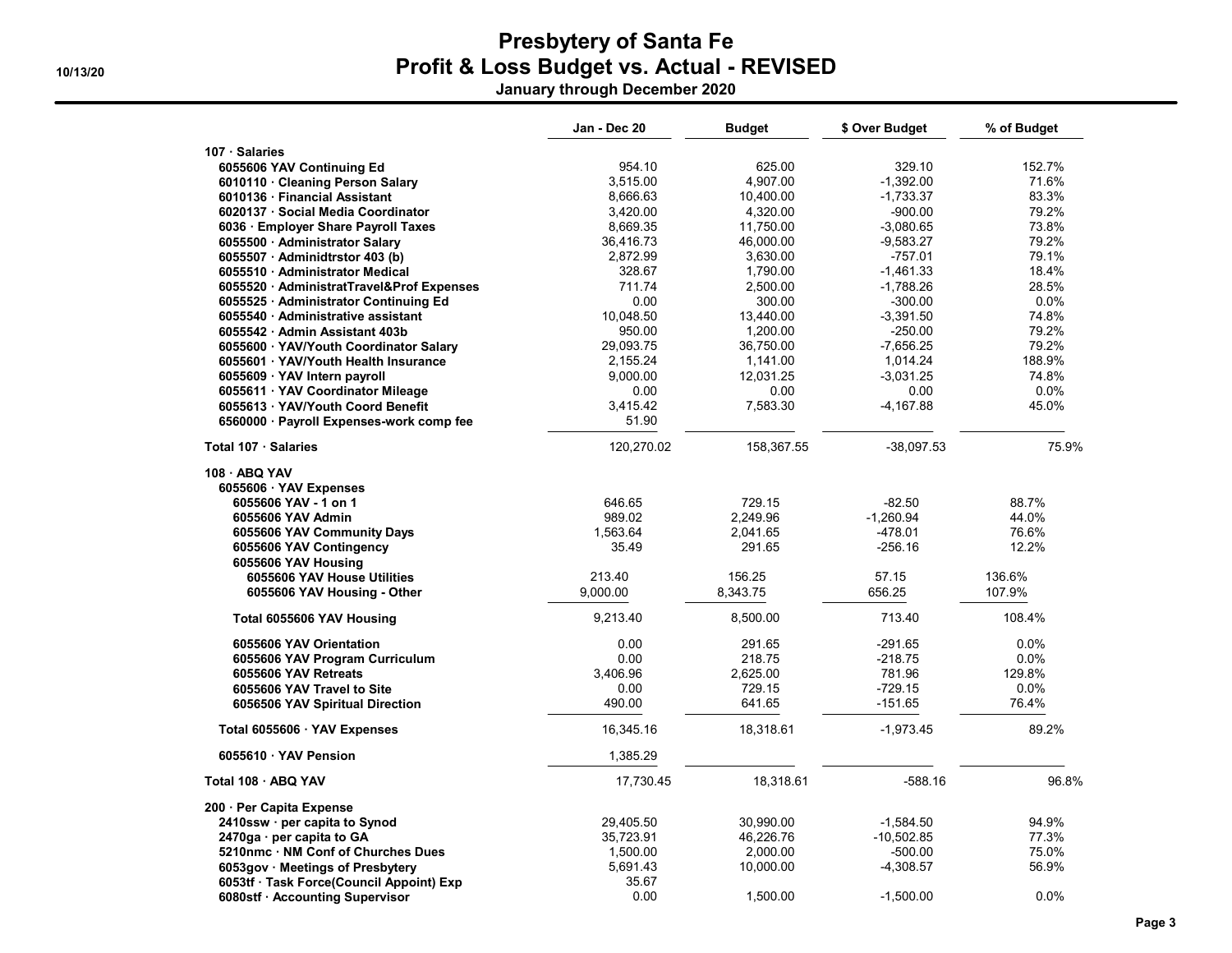January through December 2020

|                                           | Jan - Dec 20 | <b>Budget</b> | \$ Over Budget | % of Budget |
|-------------------------------------------|--------------|---------------|----------------|-------------|
| 6560PC · Payroll Expenses                 |              |               |                |             |
| 6036115 · COM Consultant                  | 6,570.00     | 8,750.00      | $-2,180.00$    | 75.1%       |
| 6036117 · Consultant Continuing ed        | 0.00         | 2,000.00      | $-2,000.00$    | $0.0\%$     |
| 6055221 · Stated Clerk-Salary             | 13,300.00    | 16,800.00     | $-3,500.00$    | 79.2%       |
| 6055223 · SC Travel & Prof Expenses       | 0.00         | 2,000.00      | $-2,000.00$    | $0.0\%$     |
| 6055224 · Chaplain                        | 3,375.00     | 4,500.00      | $-1,125.00$    | 75.0%       |
| 6055229 · Expenses Coordinator/Consultant | 0.00         | 5,000.00      | $-5,000.00$    | 0.0%        |
| Total 6560PC · Payroll Expenses           | 23,245.00    | 39,050.00     | $-15,805.00$   | 59.5%       |
| Total 200 · Per Capita Expense            | 95,601.51    | 129,766.76    | $-34, 165.25$  | 73.7%       |
| 201 · Admin/Office Expense                |              |               |                |             |
| 5015adm · Audit Expense                   | 4,339.91     | 6,500.00      | $-2,160.09$    | 66.8%       |
| 5061adm · Insurance                       | $-300.00$    | 5,500.00      | $-5,800.00$    | $-5.5%$     |
| 5091adm · Office Rent                     | 6.000.00     | 7,200.00      | $-1,200.00$    | 83.3%       |
| 5129adm · Office Expenses & Supplies      | 5.264.59     | 5,500.00      | $-235.41$      | 95.7%       |
| 5130adm · Legal Fees                      | 0.00         | 2,000.00      | $-2,000.00$    | 0.0%        |
| 5131adm · Internet Cafes                  | 21.52        |               |                |             |
| 5143adm · Telephone                       | 3.099.50     | 3,700.00      | $-600.50$      | 83.8%       |
| 5144adm · Web Services                    | 1,182.21     | 1,500.00      | $-317.79$      | 78.8%       |
| 5310erf · Equipment Replacement Fund      | 33.94        |               |                |             |
| 6022 · Workers Compensation Insurance     | 0.00         | 1,600.00      | $-1,600.00$    | $0.0\%$     |
| 201 · Admin/Office Expense - Other        | 11.95        |               |                |             |
| Total 201 · Admin/Office Expense          | 19,653.62    | 33,500.00     | $-13,846.38$   | 58.7%       |
| 202 Committees                            |              |               |                |             |
| 5132adm · Communication Advisory Team     | 0.00         | 250.00        | $-250.00$      | $0.0\%$     |
| 6053cfp · F&P Committee Expense           | 0.00         | 200.00        | $-200.00$      | $0.0\%$     |
| 6053com · Committee on Ministry Expense   | 842.50       | 7.000.00      | $-6.157.50$    | 12.0%       |
| 6053cor · Committee on Rep/Participation  | 0.00         | 200.00        | -200.00        | 0.0%        |
| 6053cpm · CPM/CLP Committee Expenses      | 0.00         | 1,000.00      | $-1,000.00$    | 0.0%        |
| 6053CT · Coordinating Team                | 0.00         | 1.500.00      | $-1.500.00$    | 0.0%        |
| 6053ENC Education Network Committee       | 222.00       | 4,000.00      | $-3,778.00$    | 5.6%        |
| 6053GAC · GA Commissioner Expenses        | 0.00         | 2,000.00      | $-2,000.00$    | $0.0\%$     |
| 6053LT · Leadership Team                  | 0.00         | 200.00        | -200.00        | 0.0%        |
| 6053MNC · Mission Network Committee       | 1,700.00     | 4,000.00      | $-2,300.00$    | 42.5%       |
| 6053mod · Moderator/Mod-elect Expenses    | 0.00         | 1,000.00      | $-1,000.00$    | 0.0%        |
| 6053PC · Personnel Committee              | 191.69       | 750.00        | -558.31        | 25.6%       |
| 6053pjc · Permanent Judicial Commission   | 0.00         | 200.00        | $-200.00$      | 0.0%        |
| 6053ttf · Presbytery Task Force           | 1,420.56     | 4,000.00      | $-2,579.44$    | 35.5%       |
| 6053WNC · Worship Networking Committee    | 500.00       | 2,000.00      | $-1,500.00$    | 25.0%       |
| Total 202 Committees                      | 4,876.75     | 28,300.00     | -23,423.25     | 17.2%       |
| <b>Total Expense</b>                      | 361,499.55   | 502,385.10    | -140,885.55    | 72.0%       |
| Net Ordinary Income                       | $-57,933.05$ | $-23.546.67$  | -34,386.38     | 246.0%      |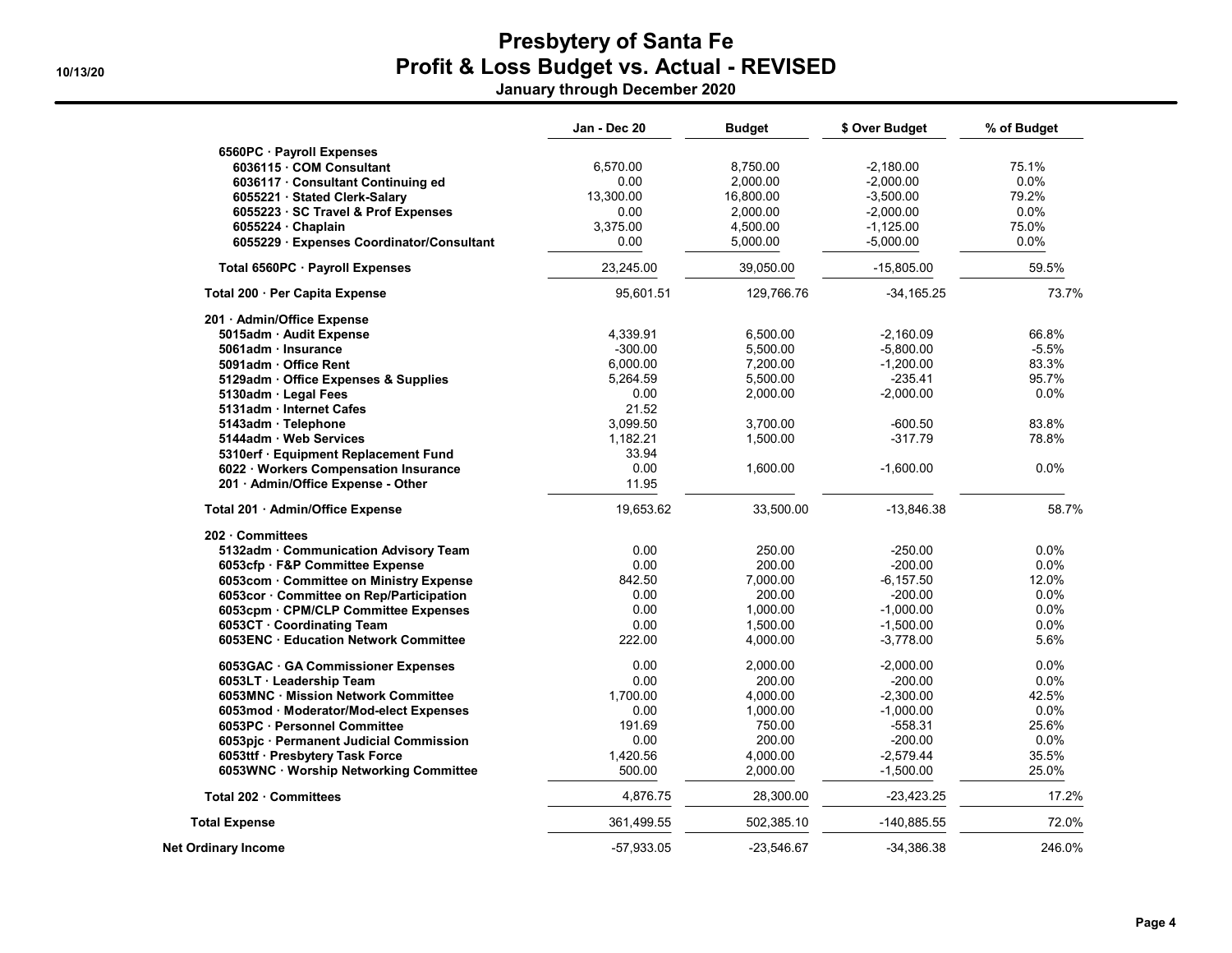January through December 2020

|                                         | Jan - Dec 20 | <b>Budget</b> | \$ Over Budget | % of Budget |
|-----------------------------------------|--------------|---------------|----------------|-------------|
| <b>Other Income/Expense</b>             |              |               |                |             |
| <b>Other Income</b>                     |              |               |                |             |
| 4080 · Other Income                     | 422.33       |               |                |             |
| 4083000 Interest Earned                 |              |               |                |             |
| 4083400 · Interest Earned-PILP          | 1.164.46     | 5.000.00      | $-3,835.54$    | 23.3%       |
| Total 4083000 Interest Earned           | 1,164.46     | 5,000.00      | $-3,835.54$    | 23.3%       |
| 4084000 Dividend Income                 | 22,885.02    | 40,000.00     | $-17,114.98$   | 57.2%       |
| 4085 Gain/Loss on Sale of Investment    | $-1.083.42$  |               |                |             |
| 4085cgd · Capital Gain Distributions    | 0.00         | 30,000.00     | $-30,000.00$   | 0.0%        |
| 4090300 Donor Restricted Income         | 29.058.63    |               |                |             |
| 4090400 Designated Acct Income          | 55,745.00    |               |                |             |
| 4090500 · Passthru- Offerings, DMS, ECO | 35,319.54    |               |                |             |
| 4090600 · Passthrough-Msn Partners      | 13,490.00    |               |                |             |
| <b>Total Other Income</b>               | 157,001.56   | 75.000.00     | 82,001.56      | 209.3%      |
| <b>Other Expense</b>                    |              |               |                |             |
| 5010000 · Bank Charges                  | 511.60       | 360.00        | 151.60         | 142.1%      |
| 5010001 · Investment Account Charges    | 13.779.96    | 20.000.00     | $-6.220.04$    | 68.9%       |
| 5010003 · PavPal Fee                    | 617.01       | 400.00        | 217.01         | 154.3%      |
| 5010300 · TRANSFER Donor restricted     | 29,168.63    |               |                |             |
| 5010400 · TRANSFER Designated           | 55,745.00    |               |                |             |
| 5010500 TRANSFER - offerings, DMS, ECO  | 34,765.76    |               |                |             |
| 5010600 · TRANSFER Msn Partners         | 13,490.00    |               |                |             |
| <b>Total Other Expense</b>              | 148,077.96   | 20,760.00     | 127,317.96     | 713.3%      |
| <b>Net Other Income</b>                 | 8,923.60     | 54,240.00     | -45,316.40     | 16.5%       |
| Net Income                              | $-49,009.45$ | 30,693.33     | -79,702.78     | $-159.7%$   |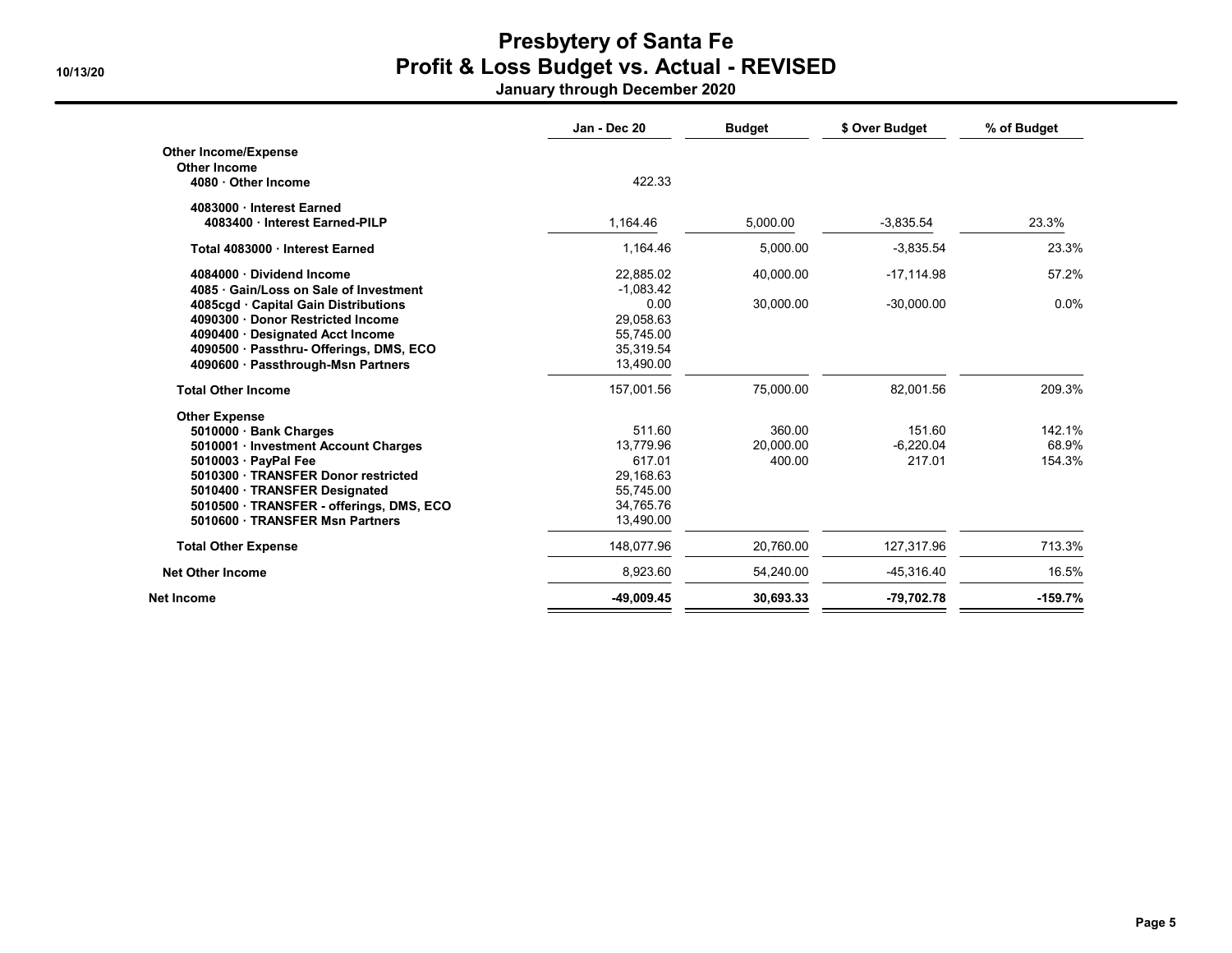As of September 30, 2020

|                                                                                                                                           | Sep 30, 20                  | Sep 30, 19                   | \$ Change                  |
|-------------------------------------------------------------------------------------------------------------------------------------------|-----------------------------|------------------------------|----------------------------|
| <b>ASSETS</b>                                                                                                                             |                             |                              |                            |
| <b>Current Assets</b>                                                                                                                     |                             |                              |                            |
| <b>Checking/Savings</b><br>1010000 · Business checking                                                                                    | 226,401.36                  | 181,258.03                   | 45, 143. 33                |
| 1020000 · Petty cash                                                                                                                      | 229.30                      | 56.50                        | 172.80                     |
| 1040000 · Paypal                                                                                                                          | 414.87                      | 209.41                       | 205.46                     |
| <b>Total Checking/Savings</b>                                                                                                             | 227,045.53                  | 181,523.94                   | 45,521.59                  |
| <b>Accounts Receivable</b><br>1110 · Accounts receivable                                                                                  | 2,894.70                    | 34,388.30                    | -31,493.60                 |
| <b>Total Accounts Receivable</b>                                                                                                          | 2,894.70                    | 34,388.30                    | -31,493.60                 |
| <b>Other Current Assets</b><br>1060000 · Raymond James<br>111000 · Pres Investment & Loan Prgrm                                           | 1,623,259.05                | 1,573,216.47                 | 50,042.58                  |
| 111MMF DARMMF100074                                                                                                                       | 468,931.72                  | 466,554.07                   | 2,377.65                   |
| Total 111000 · Pres Investment & Loan Prgrm                                                                                               | 468,931.72                  | 466,554.07                   | 2,377.65                   |
| 1299000 · Undeposited Funds<br>13000 · Prepaid expenses                                                                                   | $-110.00$<br>6,407.00       | 5,322.51<br>9,850.00         | $-5,432.51$<br>$-3,443.00$ |
| <b>Total Other Current Assets</b>                                                                                                         | 2,098,487.77                | 2,054,943.05                 | 43,544.72                  |
| <b>Total Current Assets</b>                                                                                                               | 2,328,428.00                | 2,270,855.29                 | 57,572.71                  |
| <b>Fixed Assets</b>                                                                                                                       |                             |                              |                            |
| 15000 · Furniture and Equipment                                                                                                           | 43,967.00                   | 44,447.24                    | -480.24                    |
| 1500000 Land                                                                                                                              | 657,586.00                  | 657,586.00                   | 0.00                       |
| 1501000 · Building<br>1506000 Accumulated Depreciation                                                                                    | 375, 157.77<br>$-92,653.77$ | 375, 157. 77<br>$-77,820.28$ | 0.00<br>-14,833.49         |
| <b>Total Fixed Assets</b>                                                                                                                 | 984,057.00                  | 999,370.73                   | -15,313.73                 |
|                                                                                                                                           |                             |                              |                            |
| <b>Other Assets</b><br>1950000 · Pres Fndn CharRemainderTrust                                                                             | 514,341.19                  | 505,188.37                   | 9,152.82                   |
| <b>Total Other Assets</b>                                                                                                                 | 514,341.19                  | 505,188.37                   | 9,152.82                   |
| <b>TOTAL ASSETS</b>                                                                                                                       | 3,826,826.19                | 3,775,414.39                 | 51,411.80                  |
| <b>LIABILITIES &amp; EQUITY</b><br><b>Liabilities</b><br><b>Current Liabilities</b><br><b>Accounts Payable</b><br>2010 · Accounts payable |                             |                              |                            |
| 2000100 · Accounts Payable                                                                                                                | 2,040.00                    | 0.00                         | 2,040.00                   |
| Total 2010 · Accounts payable                                                                                                             | 2,040.00                    | 0.00                         | 2,040.00                   |
| <b>Total Accounts Payable</b>                                                                                                             | 2.040.00                    | 0.00                         | 2,040.00                   |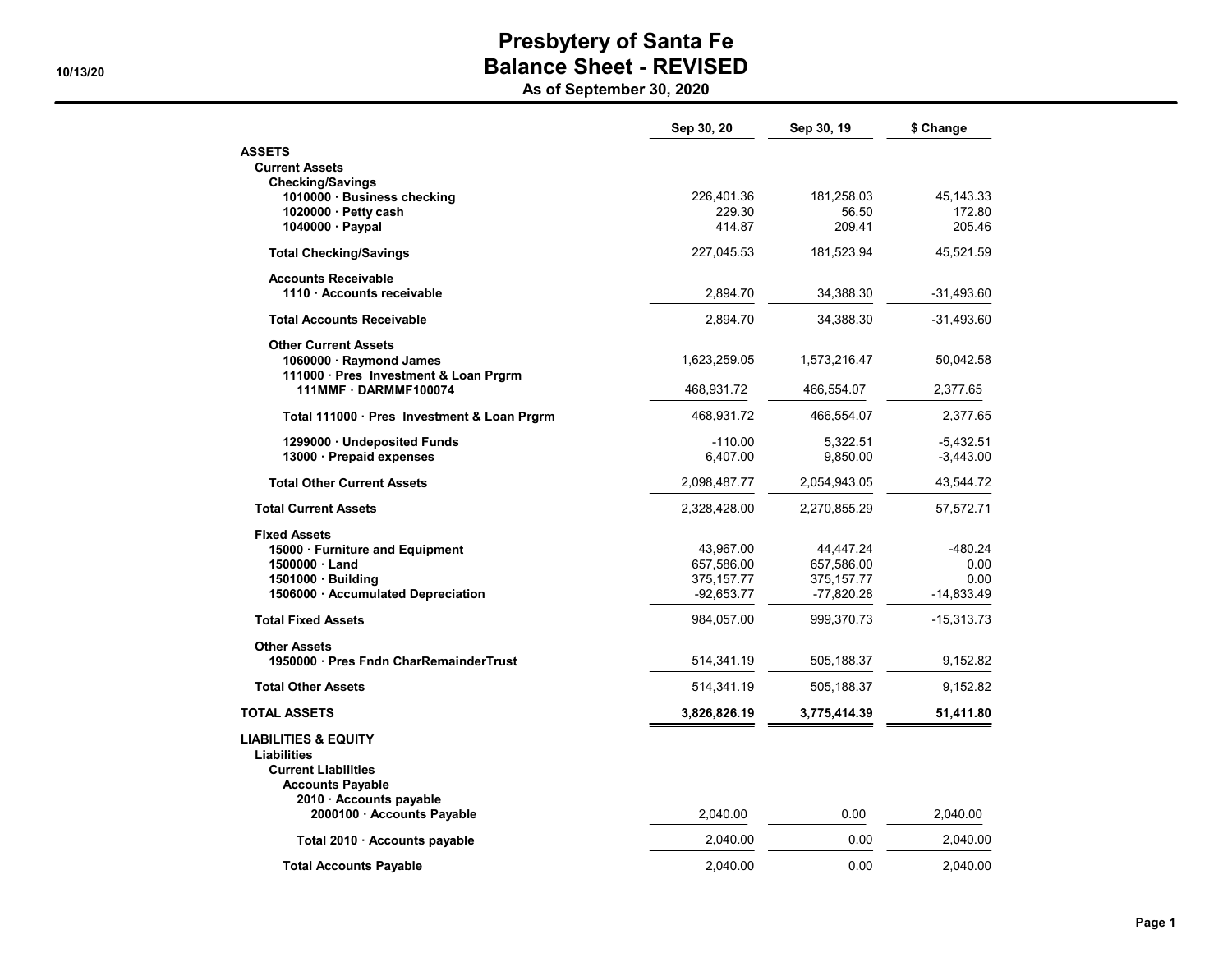As of September 30, 2020

|                                                                       | Sep 30, 20 | Sep 30, 19  | \$ Change   |
|-----------------------------------------------------------------------|------------|-------------|-------------|
| <b>Credit Cards</b><br><b>Citi Card</b>                               | 343.79     | 4,729.08    | $-4,385.29$ |
| <b>Total Credit Cards</b>                                             | 343.79     | 4,729.08    | -4,385.29   |
|                                                                       |            |             |             |
| <b>Other Current Liabilities</b><br>2100000 Payroll Liabilities       | 3,482.29   | 4,728.14    | $-1,245.85$ |
| 2111 · Direct Deposit Liabilities                                     | 157.43     | 180.95      | $-23.52$    |
| 2225 · Paycheck Protection Program Ln<br>300 · Restricted Funds       | 31,540.00  | 0.00        | 31,540.00   |
| 300a · Administrative Accounts                                        |            |             |             |
| 2004-SY · Admin Cont. Ed Carryover<br>2086000 In/Out-invoices & Reimb | 336.01     | 36.01       | 300.00      |
| <b>Native American Participation</b>                                  | 313.46     | 313.46      | 0.00        |
| 2086000 · In/Out-invoices & Reimb - Other                             | 1,745.24   | 1,506.74    | 238.50      |
| Total 2086000 · In/Out-invoices & Reimb                               | 2.058.70   | 1,820.20    | 238.50      |
| 2086001 In/Out Books & Calendars                                      | $-144.37$  | $-2,046.35$ | 1,901.98    |
| 2086003 In/Out Admin                                                  | 2.77       | 65.68       | $-62.91$    |
| 2094 · Per Capita Advance Pay                                         | 1,379.25   | 2,650.00    | $-1,270.75$ |
| 2141PM3 · Presbytery Meeting 3                                        | 0.00       | 12.00       | $-12.00$    |
| Total 300a · Administrative Accounts                                  | 3,632.36   | 2,537.54    | 1,094.82    |
| 300cmsn Mission in Cuba                                               |            |             |             |
| 2028cub Trip to Cuba                                                  | 130.00     | 4,635.04    | $-4,505.04$ |
| 2029 Cuba Travel Fund                                                 | 1,732.50   | 674.04      | 1,058.46    |
| Total 300cmsn · Mission in Cuba                                       | 1,862.50   | 5,309.08    | -3,446.58   |
| 300me · Mission Education                                             |            |             |             |
| 2038 Mental Health Events                                             | 2,000.00   | 2,000.00    | 0.00        |
| 2072 · Higher Education Consult                                       | 171.99     | 171.99      | 0.00        |
| 2093 · Restoring Creation Grant                                       | 900.00     | 900.00      | 0.00        |
| Total 300me · Mission Education                                       | 3,071.99   | 3,071.99    | 0.00        |
| 300msn Other Mission                                                  |            |             |             |
| 2047 · Presbytery Projects                                            | 263.44     | 263.44      | 0.00        |
| 2109 · Presbyterian Study & Fellowship                                | 0.00       | 8,267.50    | $-8,267.50$ |
| 2112sdp · Self Development of People                                  | 81.62      | 81.62       | 0.00        |
| 2120NAC · Native American Conversations                               | 1,755.00   | 1,755.00    | 0.00        |
| Total 300msn · Other Mission                                          | 2,100.06   | 10,367.56   | $-8,267.50$ |
| 300ncd · NCD/Redevelopment                                            |            |             |             |
| 2045 · Evangelism                                                     | 455.03     | 455.03      | 0.00        |
| 2069 · Santa Fe Presbytery NCD                                        | 20,164.88  | 20,164.88   | 0.00        |
| 2091 · NCD-SFe First Donation                                         | 18,000.00  | 18,000.00   | 0.00        |
| 2121 JH&H PSF NCD                                                     | 39,521.52  | 39,521.52   | 0.00        |
| 2125 JHH PSF NCD Santa Fe                                             | 5,113.32   | 5,113.32    | 0.00        |
| Total 300ncd · NCD/Redevelopment                                      | 83,254.75  | 83,254.75   | 0.00        |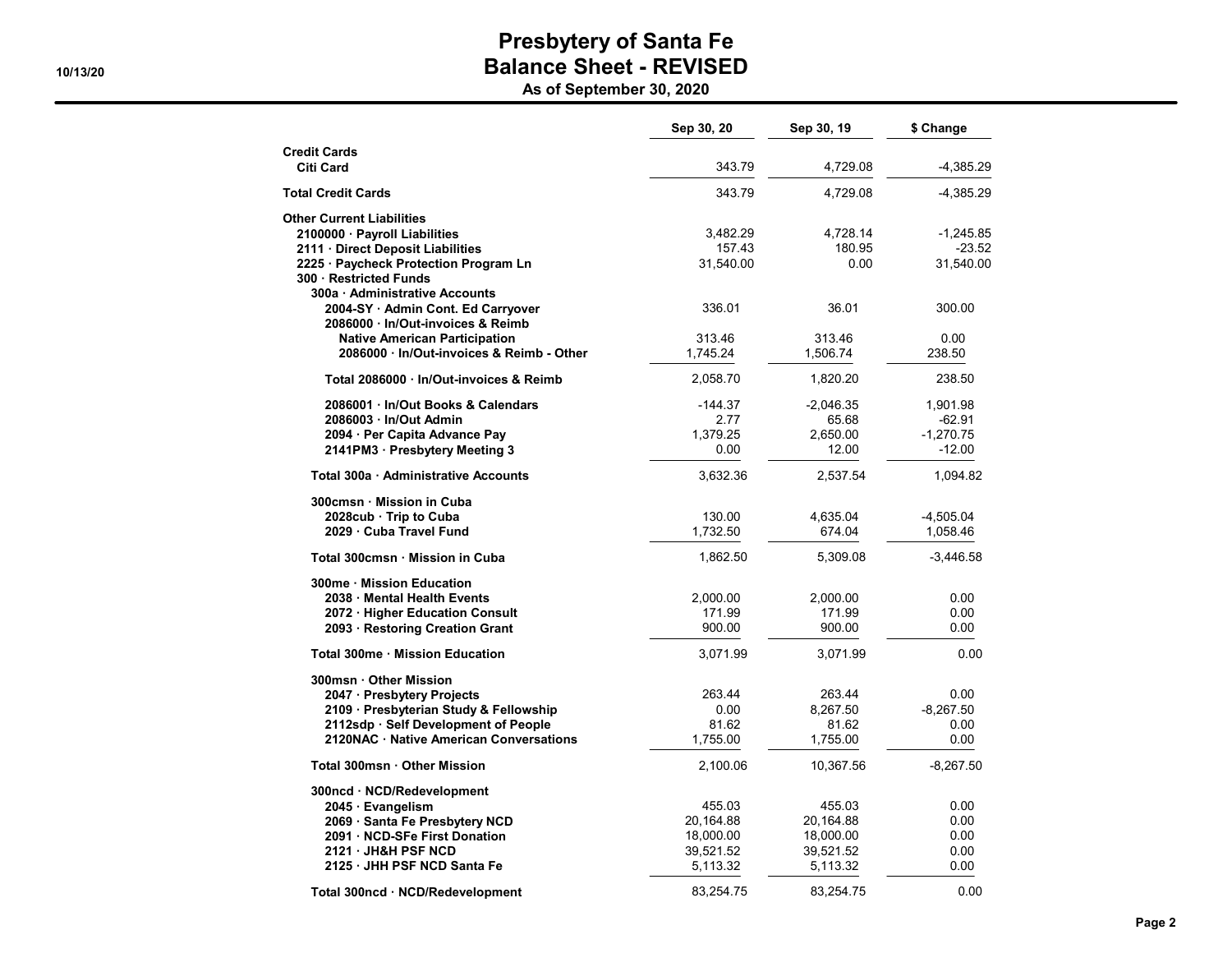As of September 30, 2020

|                                        | Sep 30, 20  | Sep 30, 19   | \$ Change   |
|----------------------------------------|-------------|--------------|-------------|
| 300pcc · Pastors/CLP/Candidates        |             |              |             |
| 2055 CLP Restricted Fund/Garrett       | 18,985.95   | 18,985.95    | 0.00        |
| 2071 · Candidates Fund                 | 21,485.41   | 20,234.08    | 1,251.33    |
| 2073 · Women Candidate Scholars        | 4,420.19    | 4,420.19     | 0.00        |
| 2074 · Jicarita Cluster CLP Classes    | 5,044.22    | 533.02       | 4,511.20    |
| 2084 · Pastor's Emergency Fund         | 5,001.39    | 5,501.39     | $-500.00$   |
| Total 300pcc · Pastors/CLP/Candidates  | 54,937.16   | 49,674.63    | 5,262.53    |
| 300psfm · PoSF Mission                 |             |              |             |
| 2049 VIM YARS                          | 9,947.40    | 9,947.40     | 0.00        |
| 2051 · Hunger Action Enabler           | 12,104.14   | 12,070.08    | 34.06       |
| 2077 · Peace offering                  | 27,306.01   | 18,540.78    | 8,765.23    |
| 2082 · Hunger Relif PSF                | 20,190.32   | 18,797.99    | 1,392.33    |
| 2083 · Hunger Relief Outside PSF       | 4,602.38    | 4,138.24     | 464.14      |
| 2089 · Work Camp Expenses              | 7,222.13    | 7,222.13     | 0.00        |
| 2111a · J. E. Arp Endow                | 1,614.89    | 966.85       | 648.04      |
| 2111s · R.E. Stewart Endow             | 241,071.40  | 225, 137. 18 | 15,934.22   |
| Total 300psfm · PoSF Mission           | 324,058.67  | 296,820.65   | 27,238.02   |
| 300rem · Racial/Ethnic Mission         | 0.00        |              |             |
| 2054 · CLP Program Jicarita Cluster    |             | 4,511.20     | $-4,511.20$ |
| Total 300rem · Racial/Ethnic Mission   | 0.00        | 4,511.20     | $-4,511.20$ |
| 300swR · CdV Reserve                   | 2,301.21    | 2,301.21     | 0.00        |
| 300yth · Youth                         |             |              |             |
| 2075 · Triennium                       | 12,965.04   | 12,533.58    | 431.46      |
| 2113beg · bequest-secondary educ only  | 2,901.80    | 2,901.80     | 0.00        |
| 2113CLV · Camp Loma Verde              | 0.00        | 400.00       | $-400.00$   |
| 2113mhr · Mid High Retreats            | 300.00      | 300.00       | 0.00        |
| 2113shr · Senior High Retreat          | 725.00      | 725.00       | 0.00        |
| 2113YAV · ABQ YAV                      | 33,748.88   | 33,708.88    | 40.00       |
| 2113YM · Youth Mission                 | 582.40      | 582.40       | 0.00        |
| 2113yth · Youth Fundraising/Triennium  | 0.00        | 431.46       | -431.46     |
| Total 300yth · Youth                   | 51,223.12   | 51,583.12    | $-360.00$   |
| Total 300 · Restricted Funds           | 526,441.82  | 509,431.73   | 17,010.09   |
| 400 · Designated Funds                 |             |              |             |
| 400adm · Administrative                |             |              |             |
| 1301 · Termination Package Reserve     | 14,980.17   | 14,980.17    | 0.00        |
| 1304 · Prepaid Insurance (Umbrella)    | $-6,589.00$ | 0.00         | $-6,589.00$ |
| 1305 · Prepaid Insurance (Multi-Peril) | $-369.00$   | 300.00       | $-669.00$   |
| 2000 · Web Page                        | 243.83      | 243.83       | 0.00        |
| 2001adm · Internet cafe carryover      | 3,003.19    | 3,003.19     | 0.00        |
| 2001CAT · CAT Website Grant            | 1,683.00    | 1,683.00     | 0.00        |
| 2002 · Council Comm- Congreg. Dev      | 372.75      | 372.75       | 0.00        |
| 2003 · Council Comm-Special Relnships  | 1,347.75    | 1,347.75     | 0.00        |
| Total 400adm · Administrative          | 14,672.69   | 21,930.69    | $-7,258.00$ |

Page 3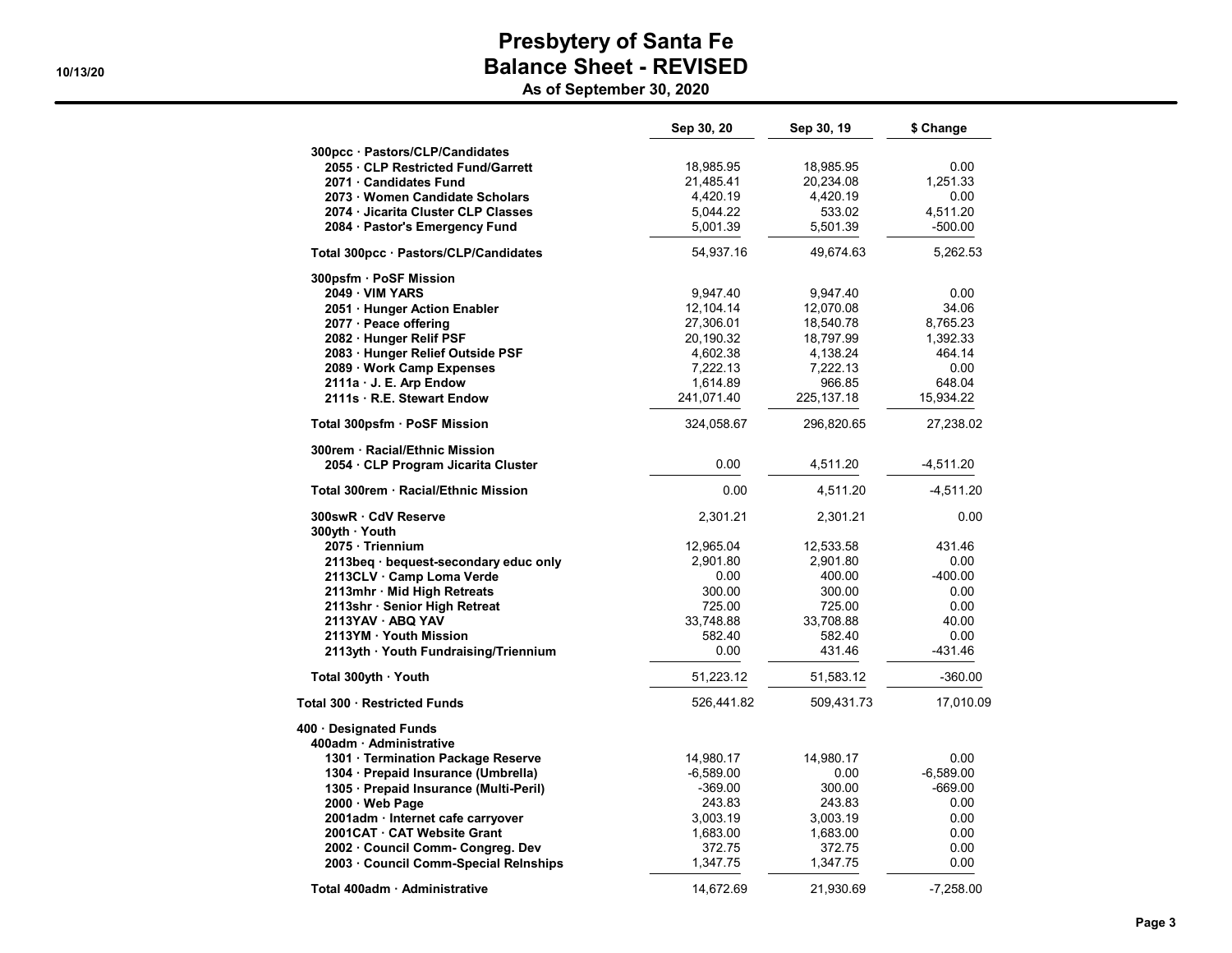As of September 30, 2020

|                                                                  | Sep 30, 20   | Sep 30, 19   | \$ Change   |
|------------------------------------------------------------------|--------------|--------------|-------------|
| 400dmr · Designated Mission Reserve                              |              |              |             |
| $2015 \cdot \text{CE Training}$                                  | 1,444.50     | 1,444.50     | 0.00        |
| 2016 · COM Training                                              | 578.96       | 578.96       | 0.00        |
| 2017IR · Immigrant Relief Fund                                   | 200.00       | 200.00       | 0.00        |
| 2022 · Urban Hispanic Mission                                    | 4.222.53     | 4,222.53     | 0.00        |
| 2023 · Farmgton United (treasury bal.)                           | $-5.00$      | 0.00         | $-5.00$     |
| 2028 · Candidate Fund/Designated                                 | 4,099.01     | 4,069.01     | 30.00       |
| 2098 · Campus Ministry Program                                   | 12,390.05    | 12,390.05    | 0.00        |
| 2160CdV · CdV Kitchen Remodel                                    | 300.00       | 300.00       | 0.00        |
| 2163CdV Matthew 25 Grant                                         | 5,206.19     | 0.00         | 5,206.19    |
| 2164GNT CdV - 2ndPC Grant                                        | 2,653.55     | 0.00         | 2,653.55    |
| Total 400dmr · Designated Mission Reserve                        | 31,089.79    | 23,205.05    | 7,884.74    |
| 400res Reserves                                                  |              |              |             |
| 2031 · Program Reserve                                           | 311,582.49   | 311,582.49   | 0.00        |
| 2032 · Ecclesial Judicial Reserve                                | 15,294.71    | 15,294.71    | 0.00        |
| 2033 · Presbytery Legal Expenses                                 | 22,241.58    | 22,241.58    | 0.00        |
| 2034 · Church in Crisis Reserve                                  | 344,580.14   | 344,580.14   | 0.00        |
| 2035 · Per Capita Reserve                                        | 65,531.75    | 65,531.75    | 0.00        |
| 2036 Capital Expend Replace                                      | 26,948.37    | 32,527.42    | $-5,579.05$ |
| 2041 MPF Staff Restricted Fund                                   | 53,397.16    | 53,397.16    | 0.00        |
| 2046 · Farmington Principal Reserve                              | 62,709.34    | 62,709.34    | 0.00        |
| 2049MT · Mt. Taylor Property Sale                                | 120,145.64   | 121,467.10   | $-1,321.46$ |
| 2055YAV · YAV Individual Fund Raising                            | 3,210.00     | 0.00         | 3,210.00    |
| Total 400res · Reserves                                          | 1,025,641.18 | 1,029,331.69 | $-3,690.51$ |
| Total 400 · Designated Funds                                     | 1,071,403.66 | 1,074,467.43 | $-3,063.77$ |
| 500 · Fiduciary Accounts                                         |              |              |             |
| 2470gam · GA Mission                                             |              |              |             |
| 2470dms · Directed Mission Support<br>D506007 · Adeney-Risakotta | 0.00         | 1,200.00     | $-1,200.00$ |
| Total 2470dms · Directed Mission Support                         | 0.00         | 1,200.00     | $-1,200.00$ |
| 2470eco · Extra Committment Opportunities                        |              |              |             |
| E132192 · Missionary Support                                     | 0.00         | 0.42         | $-0.42$     |
| E200316 · Shevis and Nancy Smith-Mather                          | 0.00         | 100.00       | $-100.00$   |
| E200535 · Dori Hjalmarson                                        | 0.00         | 50.00        | $-50.00$    |
| Total 2470eco · Extra Committment Opportunities                  | 0.00         | 150.42       | $-150.42$   |
| 2470OGH · One Great Hour of Sharing<br>2470pda · Disaster Relief | 0.00         | 100.00       | $-100.00$   |
| 2470GD Gen Disaster Relief DR000148                              | 0.00         | 450.00       | $-450.00$   |
| 2470USH · US Hurricane Response DR000169                         | 0.00         | 1,000.00     | $-1,000.00$ |
| Total 2470pda · Disaster Relief                                  | 0.00         | 1,450.00     | $-1,450.00$ |